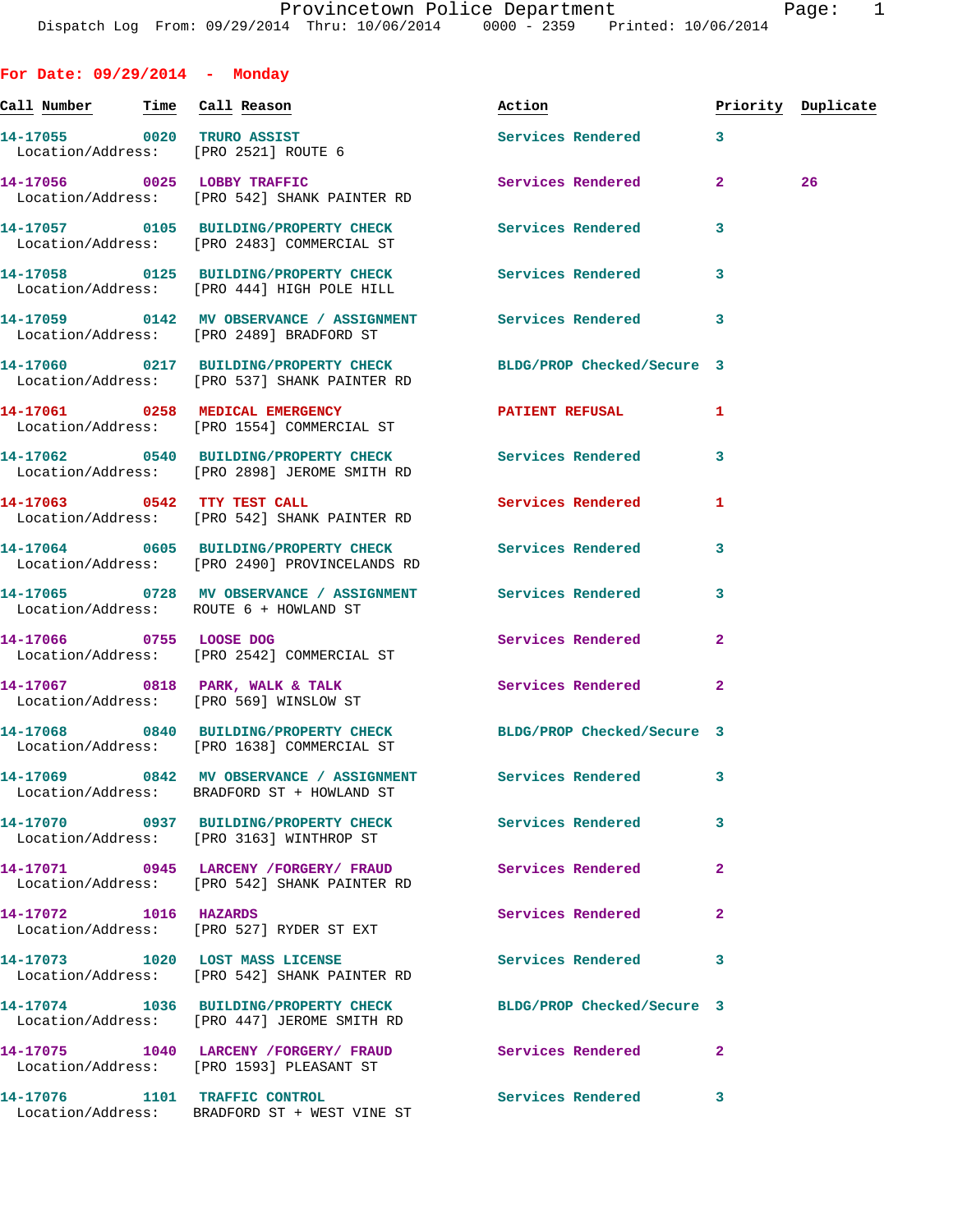|                                      | Dispatch Log From: 09/29/2014 Thru: 10/06/2014 0000 - 2359 Printed: 10/06/2014                                    | Provincetown Police Department | Page: 2        |
|--------------------------------------|-------------------------------------------------------------------------------------------------------------------|--------------------------------|----------------|
|                                      | 14-17077 1147 PARK, WALK & TALK (Services Rendered Location/Address: [PRO 105] COMMERCIAL ST                      |                                | $\overline{2}$ |
|                                      | 14-17079 1246 BUILDING/PROPERTY CHECK Services Rendered 3<br>Location/Address: [PRO 2898] JEROME SMITH RD         |                                |                |
|                                      | 14-17080 1249 MEDICAL EMERGENCY<br>Location/Address: [PRO 3222] ALDEN ST                                          | Transported to Hospital 1      |                |
|                                      | 14-17081 1252 FOUND CREDIT CARD<br>Location/Address: [PRO 1633] COMMERCIAL ST                                     | Services Rendered 3            |                |
|                                      | 14-17083 1319 MV COMPLAINT<br>Location/Address: [PRO 1072] PLEASANT ST                                            | Services Rendered 2            |                |
| Refer To Arrest: 14-250-AR           | 14-17084 1321 SERVE WARRANT<br>Location/Address: [PRO 526] RYDER ST EXT                                           | Arrest(s) Made                 | 3              |
|                                      | 14-17087 1456 BUILDING/PROPERTY CHECK BLDG/PROP Checked/Secure 3<br>Location/Address: [PRO 2898] JEROME SMITH RD  |                                |                |
|                                      | 14-17088 1520 ASSIST CITIZEN<br>Location/Address: [PRO 2520] PRINCE ST                                            | Services Rendered 3            |                |
| Location/Address: [PRO 2521] ROUTE 6 | 14-17089 1613 MV OBSERVANCE / ASSIGNMENT Services Rendered 3                                                      |                                |                |
|                                      | 14-17090 1625 COMPLAINT<br>Location/Address: [PRO 3296] SHANK PAINTER RD                                          | Services Rendered              | 3              |
| 14-17091 1639 PROPERTY DAMAGE        | Location/Address: [PRO 3076] COMMERCIAL ST                                                                        | Services Rendered              | 3              |
|                                      | 14-17093 1834 LARCENY / FORGERY / FRAUD Services Rendered 2<br>Location/Address: [PRO 2391] BRADFORD ST           |                                |                |
|                                      | 14-17094 1914 BUILDING/PROPERTY CHECK BLDG/PROP Checked/Secure 3<br>Location/Address: [PRO 175] COMMERCIAL ST     |                                |                |
|                                      | 14-17096 2005 MV STOP<br>Location/Address: BRADFORD ST + BANGS ST                                                 | <b>VERBAL WARNING</b>          | 3              |
| Location/Address: SHANK PAINTER RD   | 14-17097 2008 MV OBSERVANCE / ASSIGNMENT Services Rendered                                                        |                                | 3              |
|                                      | 14-17098 2013 SUSPICIOUS ACTIVITY<br>Location/Address: [PRO 1088] PROVINCE RD                                     | <b>SPOKEN TO</b>               | $\overline{2}$ |
|                                      | 14-17099 2035 BUILDING/PROPERTY CHECK BLDG/PROP Checked/Secure 3<br>Location/Address: [PRO 519] RACE POINT RD     |                                |                |
|                                      | 14-17100 2036 FOLLOW UP/SCREECHING<br>Location/Address: [PRO 1088] PROVINCE RD                                    | SPOKEN TO                      | 2              |
| Location/Address: [PRO 3287] ROUTE 6 | 14-17101 2054 BUILDING/PROPERTY CHECK BLDG/PROP Checked/Secure 3                                                  |                                |                |
|                                      | 14-17102 2222 BUILDING/PROPERTY CHECK BLDG/PROP Checked/Secure 3<br>Location/Address: [PRO 444] HIGH POLE HILL    |                                |                |
|                                      | 14-17103 2223 BUILDING/PROPERTY CHECK BLDG/PROP Checked/Secure 3<br>Location/Address: [PRO 2206] COMMERCIAL ST    |                                |                |
|                                      | 14-17104 2228 ALARM - GENERAL<br>Location/Address: [PRO 1375] DAGGETT LN                                          | Services Rendered 1            |                |
|                                      | 14-17105 2327 BUILDING/PROPERTY CHECK BLDG/PROP Checked/Secure 3<br>Location/Address: [PRO 1778] SHANK PAINTER RD |                                |                |
| 14-17106   2330 ALARM -ELEVATOR      |                                                                                                                   | Services Rendered 1            |                |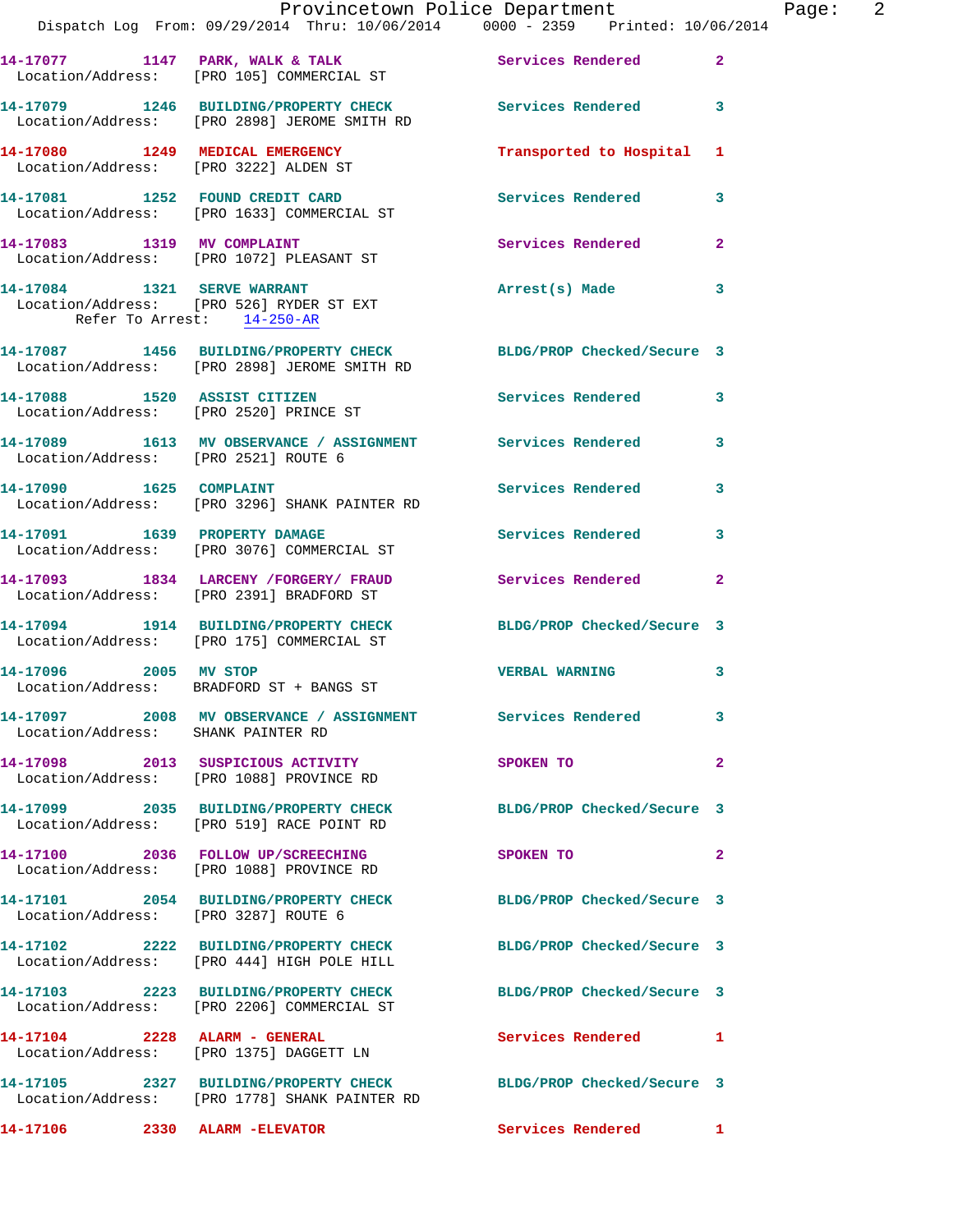|                                                                       | Dispatch Log From: 09/29/2014 Thru: 10/06/2014 0000 - 2359 Printed: 10/06/2014                                   | Provincetown Police Department |                         | Page: 3 |  |
|-----------------------------------------------------------------------|------------------------------------------------------------------------------------------------------------------|--------------------------------|-------------------------|---------|--|
|                                                                       | Location/Address: [PRO 105] COMMERCIAL ST                                                                        |                                |                         |         |  |
|                                                                       | 14-17107 2343 BUILDING/PROPERTY CHECK BLDG/PROP Checked/Secure 3<br>Location/Address: [PRO 516] RACE POINT RD    |                                |                         |         |  |
|                                                                       | 14-17108 2356 BUILDING/PROPERTY CHECK BLDG/PROP Checked/Secure 3<br>Location/Address: [PRO 530] SHANK PAINTER RD |                                |                         |         |  |
| For Date: $09/30/2014$ - Tuesday                                      |                                                                                                                  |                                |                         |         |  |
|                                                                       | 14-17109 0001 MV OBSERVANCE / ASSIGNMENT Services Rendered 3<br>Location/Address: BRADFORD ST + RYDER ST         |                                |                         |         |  |
| 14-17110 0018 BAR CHECK                                               | Location/Address: [PRO 2737] COMMERCIAL ST                                                                       | Services Rendered 2            |                         |         |  |
|                                                                       | 14-17111 0020 LOBBY TRAFFIC<br>Location/Address: [PRO 542] SHANK PAINTER RD                                      | Services Rendered 2            |                         | 17      |  |
| 14-17113 0020 M/V OBSERVATION<br>Location/Address: [PRO 2519] ROUTE 6 |                                                                                                                  | Services Rendered              | $\overline{\mathbf{3}}$ |         |  |
|                                                                       | 14-17112 0022 BAR CHECK<br>Location/Address: [PRO 399] COMMERCIAL ST                                             | Services Rendered              | $\mathbf{2}$            |         |  |
| 14-17114 0036 MV STOP                                                 | Location/Address: SHANK PAINTER RD + PROVINCE RD                                                                 | <b>VERBAL WARNING</b>          | 3                       |         |  |
|                                                                       | 14-17115 0045 BAR CHECK<br>Location/Address: [PRO 3443] COMMERCIAL ST                                            | Services Rendered 2            |                         |         |  |
|                                                                       | 14-17117 0118 MEDICAL EMERGENCY<br>Location/Address: [PRO 2539] RYDER ST EXT                                     | Transported to Hospital 1      |                         |         |  |
| Location/Address: [PRO 3287] ROUTE 6                                  | 14-17118 0144 BUILDING/PROPERTY CHECK BLDG/PROP Checked/Secure 3                                                 |                                |                         |         |  |
|                                                                       | 14-17119 0151 BUILDING/PROPERTY CHECK Services Rendered 3<br>Location/Address: [PRO 338] SHANK PAINTER RD        |                                |                         |         |  |
| 14-17120 0207 FOLLOW UP                                               | Location/Address: [PRO 542] SHANK PAINTER RD                                                                     | Services Rendered 2            |                         |         |  |
|                                                                       | 14-17122 0213 BUILDING/PROPERTY CHECK BLDG/PROP Checked/Secure 3<br>Location/Address: [PRO 182] COMMERCIAL ST    |                                |                         |         |  |
|                                                                       | 14-17123 0220 FOLLOW UP<br>Location/Address: [PRO 3947] BRADFORD ST                                              | No Action Required 2           |                         |         |  |
|                                                                       | 14-17124 0220 BUILDING/PROPERTY CHECK BLDG/PROP Checked/Secure 3<br>Location/Address: [PRO 3259] MACMILLAN WHARF |                                |                         |         |  |
|                                                                       | 14-17125 0229 BUILDING/PROPERTY CHECK<br>Location/Address: [PRO 175] COMMERCIAL ST                               | BLDG/PROP Checked/Secure 3     |                         |         |  |
|                                                                       | 14-17127 0519 BUILDING/PROPERTY CHECK<br>Location/Address: [PRO 545] SHANK PAINTER RD                            | BLDG/PROP Checked/Secure 3     |                         |         |  |
|                                                                       | 14-17129 0556 BUILDING/PROPERTY CHECK<br>Location/Address: [PRO 1646] WINSLOW ST                                 | BLDG/PROP Checked/Secure 3     |                         |         |  |
|                                                                       | 14-17128 0600 BUILDING/PROPERTY CHECK<br>Location/Address: [PRO 3256] COMMERCIAL ST                              | BLDG/PROP Checked/Secure 3     |                         |         |  |
| 14-17130 0631 FOLLOW UP                                               | Location/Address: [PRO 3947] BRADFORD ST                                                                         | Could Not Locate 2             |                         |         |  |
|                                                                       | 14-17131 0741 BUILDING/PROPERTY CHECK BLDG/PROP Checked/Secure 3<br>Location/Address: [PRO 175] COMMERCIAL ST    |                                |                         |         |  |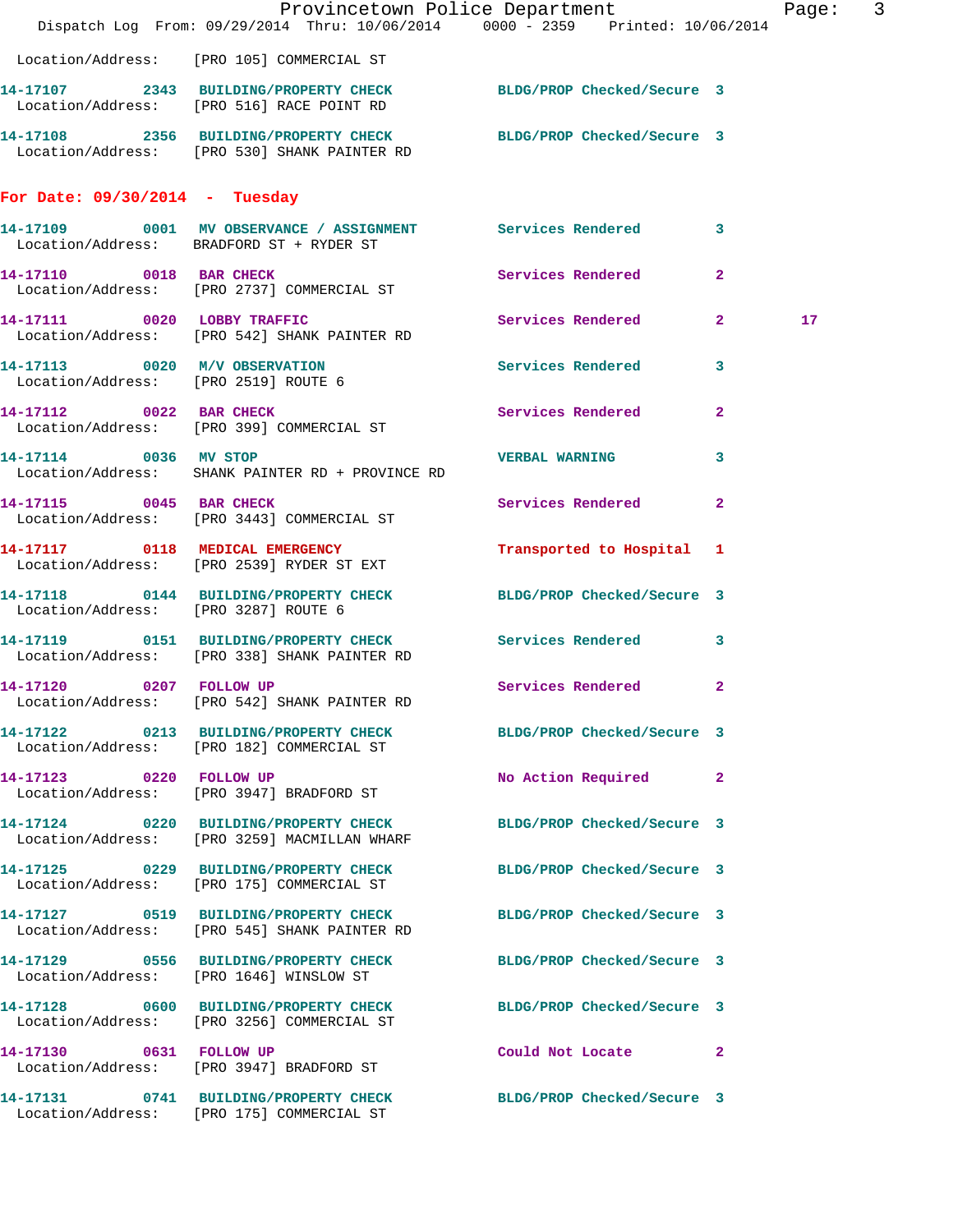|                                                                 | Provincetown Police Department                                                                                    |                            |                |
|-----------------------------------------------------------------|-------------------------------------------------------------------------------------------------------------------|----------------------------|----------------|
|                                                                 | Dispatch Log From: 09/29/2014 Thru: 10/06/2014 0000 - 2359 Printed: 10/06/2014                                    |                            |                |
|                                                                 | 14-17133 0751 FOLLOW UP/RABBITS<br>Location/Address: [PRO 2897] RACE POINT RD                                     | Services Rendered          | $\overline{2}$ |
|                                                                 | 14-17134 0757 PARK, WALK & TALK<br>Location/Address: [PRO 569] WINSLOW ST                                         | Services Rendered          | $\mathbf{2}$   |
|                                                                 | 14-17135 0805 PARK, WALK & TALK<br>Location/Address: [PRO 221] COMMERCIAL ST                                      | Services Rendered          | $\mathbf{2}$   |
|                                                                 | 14-17136 0826 LOST WALLET/PASSPORT               Services Rendered Location/Address:   [PRO 105] COMMERCIAL ST    |                            | 3              |
|                                                                 |                                                                                                                   | <b>GONE ON ARRIVAL</b>     | $\mathbf{2}$   |
|                                                                 | 14-17138 0915 BUILDING/PROPERTY CHECK BLDG/PROP Checked/Secure 3<br>Location/Address: [PRO 1778] SHANK PAINTER RD |                            |                |
|                                                                 | 14-17139 0919 PARKING COMPLAINT / GENERAL Vehicle Towed<br>Location/Address: [PRO 821] COMMERCIAL ST              |                            | 3              |
|                                                                 | 14-17140 0932 COMPLAINT<br>Location/Address: [PRO 3947] BRADFORD ST                                               | <b>Services Rendered</b>   | 3              |
|                                                                 | 14-17141 0946 LITTER OF KITTENS<br>Location/Address: [PRO 1421] PLEASANT ST                                       | <b>GONE ON ARRIVAL</b>     | $\overline{2}$ |
|                                                                 | 14-17142 0947 BUILDING/PROPERTY CHECK BLDG/PROP Checked/Secure 3<br>Location/Address: [PRO 2206] COMMERCIAL ST    |                            |                |
|                                                                 | 14-17143 0951 MEDICAL EMERGENCY<br>Location/Address: [PRO 3222] ALDEN ST                                          | Transported to Hospital 1  |                |
|                                                                 | 14-17144 1002 BUILDING/PROPERTY CHECK BLDG/PROP Checked/Secure 3<br>Location/Address: [PRO 2490] PROVINCELANDS RD |                            |                |
| Location/Address: [PRO 3287] ROUTE 6                            | 14-17145 1016 BUILDING/PROPERTY CHECK BLDG/PROP Checked/Secure 3                                                  |                            |                |
|                                                                 | 14-17146 1019 MV OBSERVANCE / ASSIGNMENT Services Rendered<br>Location/Address: BRADFORD ST + HOWLAND ST          |                            | 3              |
| Location/Address: ROUTE 6                                       | 14-17147 1036 MV OBSERVANCE / ASSIGNMENT Services Rendered                                                        |                            |                |
| 14-17148 1046 MV STOP<br>Location/Address: ROUTE 6 + SNAIL RD   |                                                                                                                   | <b>VERBAL WARNING</b>      | 3              |
| 14-17149 1053 MV STOP<br>Location/Address: COMMERCIAL ST        |                                                                                                                   | <b>VERBAL WARNING</b>      | 3              |
|                                                                 | 14-17150 1055 WIRES DOWN<br>Location/Address: CUDWORTH ST + WATSONS CT                                            | Services Rendered          | $\mathbf{2}$   |
| Location/Address: RYDER ST                                      | 14-17151 1123 PARKING COMPLAINT / GENERAL Citation/Warning Issued 3                                               |                            |                |
|                                                                 | 14-17152 1206 BUILDING/PROPERTY CHECK<br>Location/Address: [PRO 447] JEROME SMITH RD                              | BLDG/PROP Checked/Secure 3 |                |
|                                                                 | 14-17153 1227 PARK, WALK & TALK<br>Location/Address: [PRO 105] COMMERCIAL ST                                      | Services Rendered          | $\mathbf{2}$   |
|                                                                 | 14-17154 1230 LOST WALLET/FOUND<br>Location/Address: [PRO 105] COMMERCIAL ST                                      | Services Rendered          | 3              |
| 14-17155 1328 COMPLAINT<br>Location/Address: [PRO 77] CARVER ST |                                                                                                                   | Services Rendered          | 3              |
| 14-17156 1441                                                   | <b>COMPLAINT</b>                                                                                                  | No Action Required         | 3              |

Location/Address: [PRO 542] SHANK PAINTER RD

Page: 4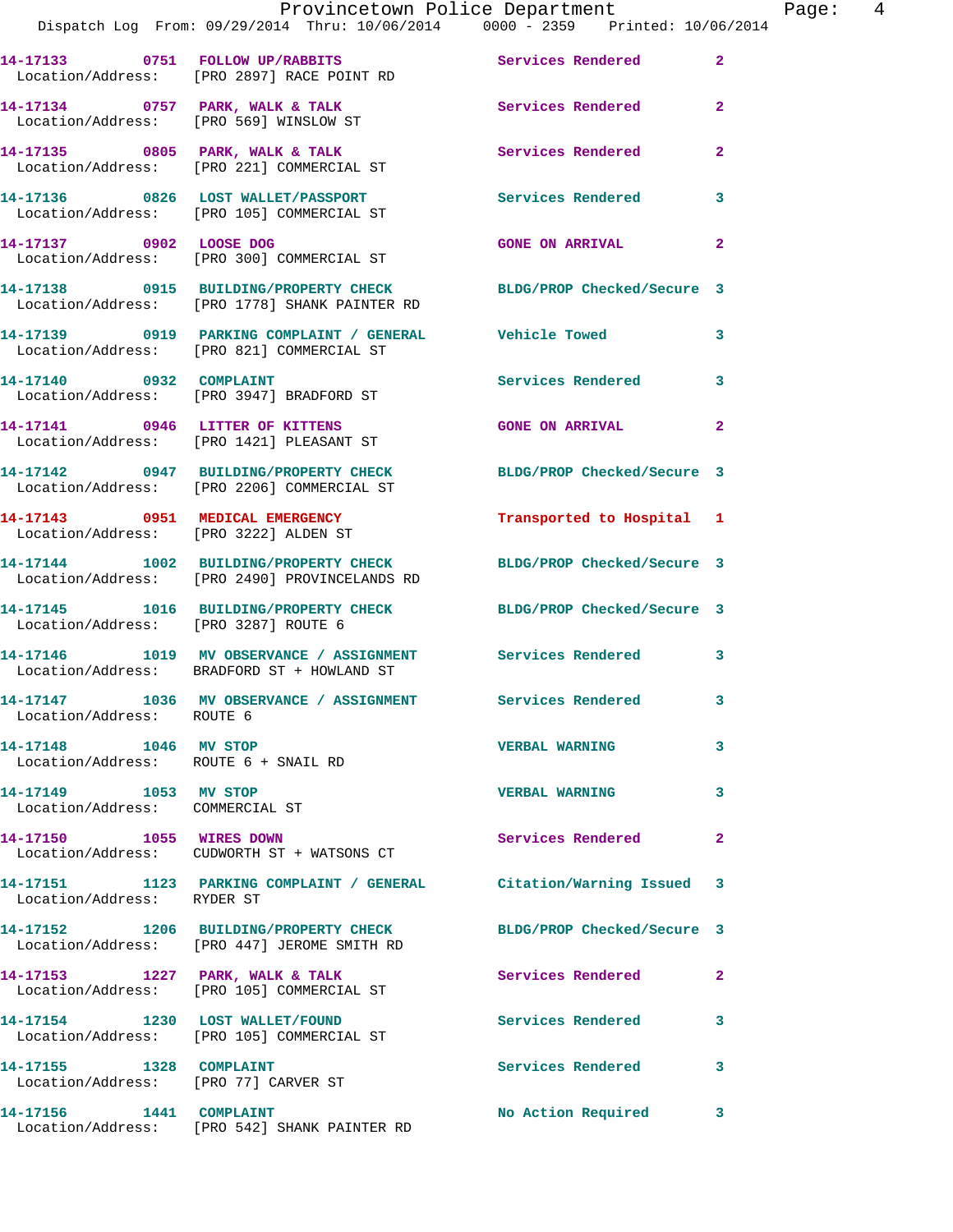|                                        | 14-17158 1600 LOST KEYS/FOUND<br>Location/Address: [PRO 3771] COMMERCIAL ST                                | Services Rendered          | 3            |
|----------------------------------------|------------------------------------------------------------------------------------------------------------|----------------------------|--------------|
|                                        | 14-17159 1601 CHEST PAINS/TRANSPORT<br>Location/Address: [PRO 440] HARRY KEMP WAY                          | Transported to Hospital 1  |              |
|                                        | 14-17161 1742 BURGLAR ALARM<br>Location/Address: [PRO 444] HIGH POLE HILL                                  | BLDG/PROP Checked/Secure 1 |              |
|                                        | 14-17162 1814 BUILDING/PROPERTY CHECK<br>Location/Address: [PRO 2206] COMMERCIAL ST                        | BLDG/PROP Checked/Secure 3 |              |
|                                        | 14-17163 1824 BUILDING/PROPERTY CHECK<br>Location/Address: [PRO 3430] COMMERCIAL ST                        | <b>Services Rendered</b>   | 3            |
|                                        | 14-17164 1841 OPEN DOOR/WINDOWS<br>Location/Address: [PRO 2426] COMMERCIAL ST                              | BLDG/PROP Checked/Secure 3 |              |
|                                        | 14-17165 1905 MV OBSERVANCE / ASSIGNMENT Services Rendered<br>Location/Address: HIGH POLE HL + BRADFORD ST |                            | 3            |
|                                        | 14-17166 1934 PARK, WALK & TALK<br>Location/Address: [PRO 300] COMMERCIAL ST                               | Services Rendered          | $\mathbf{2}$ |
|                                        | 14-17167 2024 BUILDING/PROPERTY CHECK<br>Location/Address: [PRO 2977] COMMERCIAL ST                        | <b>Services Rendered</b>   | 3            |
|                                        | 14-17168 2026 BUILDING/PROPERTY CHECK<br>Location/Address: [PRO 2977] COMMERCIAL ST                        | No Action Required 3       |              |
| Location/Address: [PRO 16] BRADFORD ST | 14-17169 2036 BUILDING/PROPERTY CHECK                                                                      | BLDG/PROP Checked/Secure 3 |              |
| Location/Address: [PRO 3287] ROUTE 6   | 14-17170 2047 BUILDING/PROPERTY CHECK                                                                      | BLDG/PROP Checked/Secure 3 |              |
|                                        | 14-17171 2135 BUILDING/PROPERTY CHECK<br>Location/Address: [PRO 3004] BRADFORD ST                          | BLDG/PROP Checked/Secure 3 |              |
| 14-17172 2142 SIGNAL OUTAGE            | Location/Address: [PRO 542] SHANK PAINTER RD                                                               | <b>Services Rendered</b>   | 3            |
|                                        | 14-17173 2149 CONTACT COMPLAINT<br>Location/Address: [PRO 542] SHANK PAINTER RD                            | SPOKEN TO                  | 3            |
| 14-17174 2153 PROPERTY DAMAGE          | Location/Address: [PRO 3947] BRADFORD ST                                                                   | <b>Services Rendered</b>   | 3            |
|                                        | 14-17175 2208 BUILDING/PROPERTY CHECK<br>Location/Address: [PRO 175] COMMERCIAL ST                         | BLDG/PROP Checked/Secure 3 |              |
|                                        | 14-17176 2329 BUILDING/PROPERTY CHECK<br>Location/Address: [PRO 1778] SHANK PAINTER RD                     | BLDG/PROP Checked/Secure 3 |              |
| Location/Address: [PRO 2] ALDEN ST     | 14-17177 2350 BUILDING/PROPERTY CHECK                                                                      | BLDG/PROP Checked/Secure 3 |              |
| For Date: $10/01/2014$ - Wednesday     |                                                                                                            |                            |              |
|                                        | 14-17178 0001 MV OBSERVANCE / ASSIGNMENT<br>Location/Address: STANDISH ST + BRADFORD ST                    | No Action Required         | 3            |
|                                        |                                                                                                            |                            |              |

| 14-17181                      | 0038 | LOBBY TRAFFIC                                 | Services Rendered     | 13 |
|-------------------------------|------|-----------------------------------------------|-----------------------|----|
| 14-17180<br>Location/Address: | 0037 | MV STOP<br>BRADFORD ST + COOK ST              | <b>VERBAL WARNING</b> |    |
| 14-17179<br>Location/Address: | 0018 | MV STOP<br>BRADFORD ST EXT + PROVINCELANDS RD | <b>VERBAL WARNING</b> |    |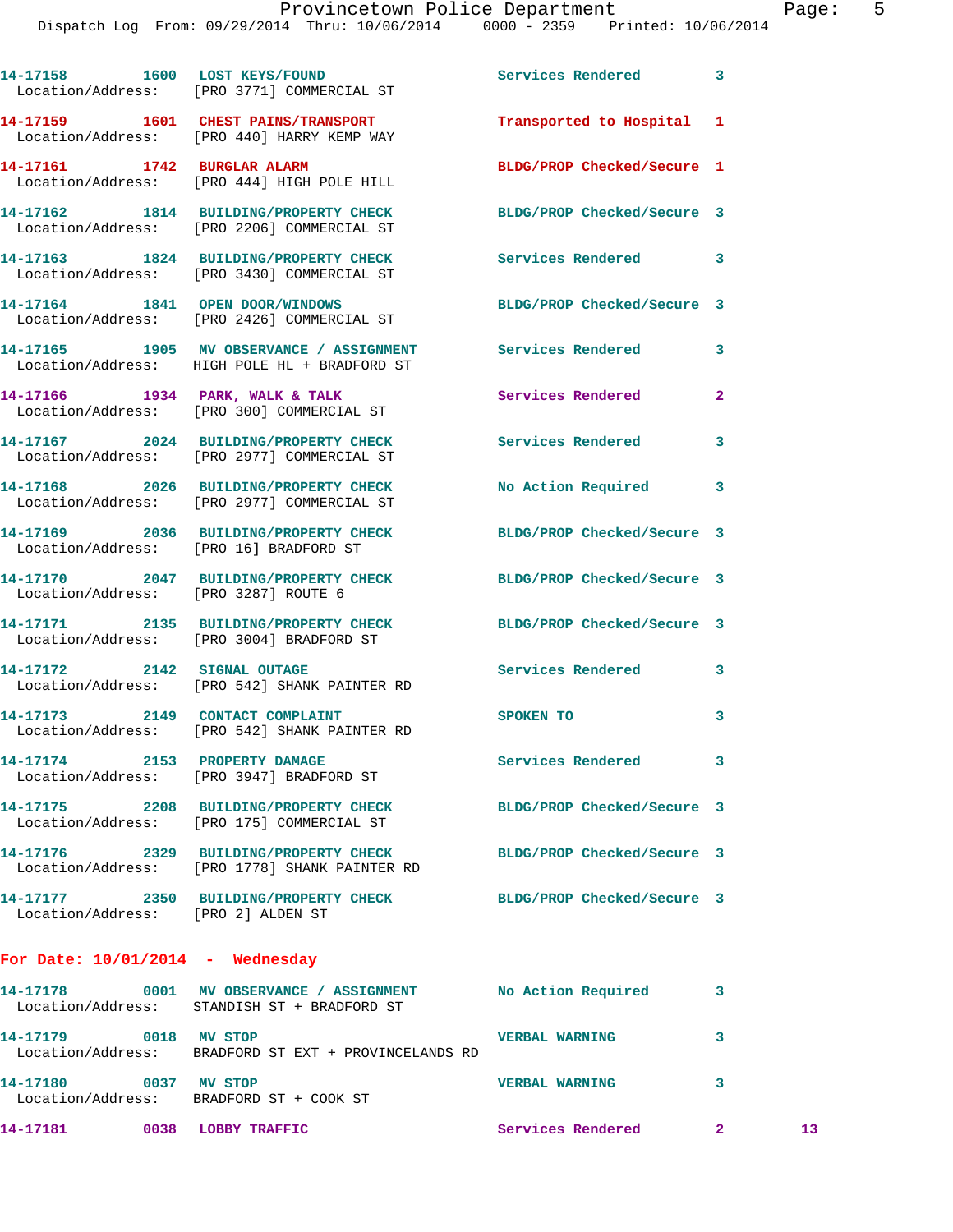|                                      | Provincetown Police Department<br>Dispatch Log From: 09/29/2014 Thru: 10/06/2014 0000 - 2359 Printed: 10/06/2014  |                                                                                                                | Page: 6      |
|--------------------------------------|-------------------------------------------------------------------------------------------------------------------|----------------------------------------------------------------------------------------------------------------|--------------|
|                                      | Location/Address: [PRO 542] SHANK PAINTER RD                                                                      |                                                                                                                |              |
|                                      | 14-17182 0043 BUILDING/PROPERTY CHECK BLDG/PROP Checked/Secure 3<br>Location/Address: [PRO 440] HARRY KEMP WAY    |                                                                                                                |              |
|                                      | 14-17183 0045 BUILDING/PROPERTY CHECK BLDG/PROP Checked/Secure 3<br>Location/Address: [PRO 545] SHANK PAINTER RD  |                                                                                                                |              |
|                                      | 14-17184 0102 BUILDING/PROPERTY CHECK BLDG/PROP Checked/Secure 3<br>Location/Address: [PRO 3259] MACMILLAN WHARF  |                                                                                                                |              |
|                                      | 14-17185 0138 SUSPICIOUS ACTIVITY<br>Location/Address: [PRO 2206] COMMERCIAL ST                                   | SPOKEN TO THE STATE OF THE STATE OF THE STATE OF THE STATE OF THE STATE OF THE STATE OF THE STATE OF THE STATE | $\mathbf{2}$ |
|                                      | 14-17186 0224 BUILDING/PROPERTY CHECK BLDG/PROP Checked/Secure 3<br>Location/Address: [PRO 530] SHANK PAINTER RD  |                                                                                                                |              |
|                                      | 14-17187 0347 MEDICAL EMERGENCY<br>Location/Address: [PRO 3222] ALDEN ST                                          | Transported to Hospital 1                                                                                      |              |
|                                      | 14-17188 0510 BUILDING/PROPERTY CHECK BLDG/PROP Checked/Secure 3<br>Location/Address: [PRO 1638] COMMERCIAL ST    |                                                                                                                |              |
|                                      | 14-17189 0532 BUILDING/PROPERTY CHECK BLDG/PROP Checked/Secure 3<br>Location/Address: [PRO 447] JEROME SMITH RD   |                                                                                                                |              |
|                                      | 14-17190 0605 FLIGHT COVERAGE<br>Location/Address: [PRO 516] RACE POINT RD                                        | Services Rendered 2                                                                                            |              |
| Location/Address: [PRO 80] CARVER ST | 14-17191 0739 ALARM OFF FOR THE DAY                                                                               | No Action Required 1                                                                                           |              |
|                                      | 14-17192 0755 SERVICE CALL/HIGH SCHOOL BLDG/PROP Checked/Secure 3<br>Location/Address: [PRO 569] WINSLOW ST       |                                                                                                                |              |
|                                      | 14-17193 0816 AIRCRAFT<br>Location/Address: [PRO 516] RACE POINT RD                                               | Services Rendered                                                                                              | $\mathbf{2}$ |
| 14-17194 0822 ANIMAL CALL            | Location/Address: [PRO 3296] SHANK PAINTER RD                                                                     | Services Rendered 2                                                                                            |              |
| 14-17195 0823 SERVE SUMMONS          | Location/Address: [PRO 395] COMMERCIAL ST                                                                         | Could Not Locate                                                                                               | 3            |
| Location/Address: [PRO 3287] ROUTE 6 | 14-17196 0833 BUILDING/PROPERTY CHECK BLDG/PROP Checked/Secure 3                                                  |                                                                                                                |              |
|                                      | 14-17197 0844 BUILDING/PROPERTY CHECK BLDG/PROP Checked/Secure 3<br>Location/Address: [PRO 2490] PROVINCELANDS RD |                                                                                                                |              |
|                                      | 14-17198 0904 BUILDING/PROPERTY CHECK<br>Location/Address: [PRO 519] RACE POINT RD                                | BLDG/PROP Checked/Secure 3                                                                                     |              |
|                                      | 14-17199 0918 FOLLOW UP/RABBITS<br>Location/Address: [PRO 2897] RACE POINT RD                                     | <b>Services Rendered</b> 2                                                                                     |              |
| Location/Address: COMMERCIAL ST      | 14-17200 0919 PARKING COMPLAINT/STREET SWEEP Vehicle Towed 3                                                      |                                                                                                                |              |
|                                      | 14-17201 0958 BUILDING/PROPERTY CHECK<br>Location/Address: [PRO 2500] COMMERCIAL ST                               | BLDG/PROP Checked/Secure 3                                                                                     |              |
| 14-17202 1120 THREATS                | Location/Address: [PRO 128] COMMERCIAL ST                                                                         | Services Rendered 2                                                                                            |              |
|                                      | 14-17203 1249 BIKE/ABANDONED<br>Location/Address: [PRO 2062] WINSLOW ST                                           | Services Rendered                                                                                              | $\mathbf{2}$ |
|                                      | 14-17204 1254 BUILDING/PROPERTY CHECK BLDG/PROP Checked/Secure 3<br>Location/Address: [PRO 2512] JEROME SMITH RD  |                                                                                                                |              |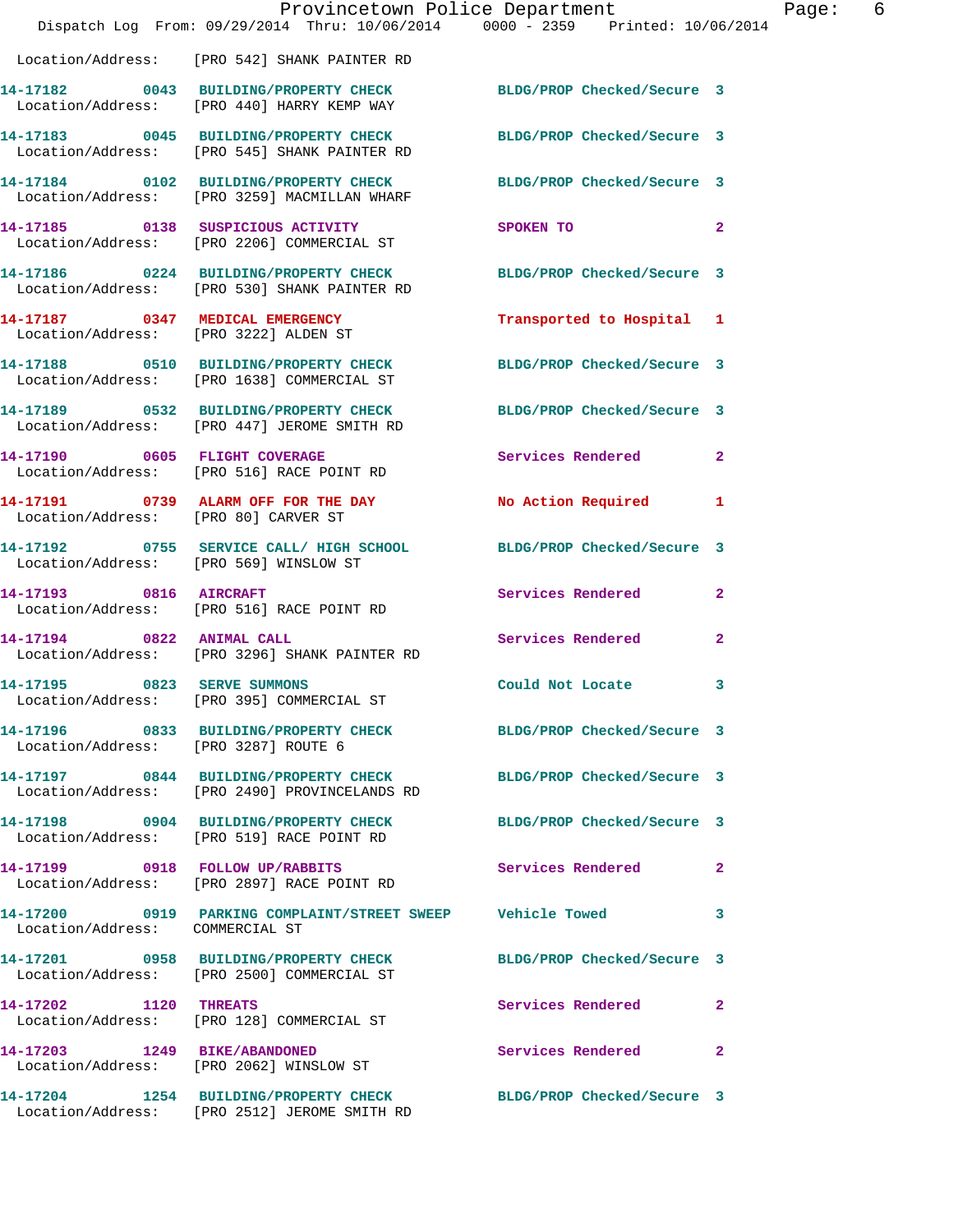|                                     | Provincetown Police Department<br>Dispatch Log From: 09/29/2014 Thru: 10/06/2014 0000 - 2359 Printed: 10/06/2014  |                            | Page              |
|-------------------------------------|-------------------------------------------------------------------------------------------------------------------|----------------------------|-------------------|
|                                     |                                                                                                                   |                            |                   |
|                                     | 14-17205 1303 FOLLOW UP/SERVE CITATION Citation/Warning Issued 2<br>Location/Address: [PRO 3075] SHANK PAINTER RD |                            |                   |
|                                     | 14-17206 1507 PROPERTY CHECK REQUEST Services Rendered<br>Location/Address: [PRO 646] COMMERCIAL ST               |                            | 3                 |
|                                     | 14-17207 1534 INJURED FOX Services Rendered<br>Location/Address: [PRO 444] HIGH POLE HILL                         |                            | $\overline{a}$    |
| 14-17208 1811 HOT TUB FIRE          | Location/Address: COMMERCIAL ST                                                                                   | Extinguished               | 1                 |
|                                     | 14-17209 1928 BUILDING/PROPERTY CHECK Services Rendered<br>Location/Address: [PRO 3259] MACMILLAN WHARF           |                            | 3                 |
|                                     | 14-17210 1959 BUILDING/PROPERTY CHECK BLDG/PROP Checked/Secure 3<br>Location/Address: [PRO 2206] COMMERCIAL ST    |                            |                   |
| Location/Address: SHANK PAINTER RD  | 14-17211 2022 MV STOP 2008 VERBAL WARNING                                                                         |                            | 3                 |
|                                     | 14-17212 2055 BUILDING/PROPERTY CHECK BLDG/PROP Checked/Secure 3<br>Location/Address: [PRO 3004] BRADFORD ST      |                            |                   |
|                                     | 14-17213 2118 BUILDING/PROPERTY CHECK BLDG/PROP Checked/Secure 3<br>Location/Address: [PRO 182] COMMERCIAL ST     |                            |                   |
|                                     | 14-17214 2127 MV OBSERVANCE / ASSIGNMENT Services Rendered<br>Location/Address: STANDISH ST + BRADFORD ST         |                            | 3                 |
|                                     | 14-17215 2236 BUILDING/PROPERTY CHECK Services Rendered<br>Location/Address: [PRO 2500] COMMERCIAL ST             |                            | 3                 |
|                                     | 14-17220 2245 ANIMAL CALL<br>Location/Address: [PRO 542] SHANK PAINTER RD                                         | No Action Required         | $\overline{2}$    |
|                                     | 14-17216 2335 BUILDING/PROPERTY CHECK Services Rendered<br>Location/Address: [PRO 3430] COMMERCIAL ST             |                            | 3                 |
| Location/Address: [PRO 521] ROUTE 6 | 14-17217 2354 BUILDING/PROPERTY CHECK Services Rendered                                                           |                            | 3                 |
| For Date: $10/02/2014$ - Thursday   |                                                                                                                   |                            |                   |
| 14-17218 0000 LOBBY TRAFFIC         | Location/Address: [PRO 542] SHANK PAINTER RD                                                                      | Services Rendered          | $2^{\circ}$<br>25 |
|                                     | 14-17219 0001 MV OBSERVANCE / ASSIGNMENT Services Rendered<br>Location/Address: HIGH POLE HL + BRADFORD ST        |                            | 3                 |
|                                     | 14-17221 0049 BUILDING/PROPERTY CHECK<br>Location/Address: [PRO 530] SHANK PAINTER RD                             | BLDG/PROP Checked/Secure 3 |                   |
|                                     | 14-17223 0131 BUILDING/PROPERTY CHECK<br>Location/Address: [PRO 2490] PROVINCELANDS RD                            | BLDG/PROP Checked/Secure 3 |                   |
|                                     | 14-17225 0258 BUILDING/PROPERTY CHECK<br>Location/Address: [PRO 1638] COMMERCIAL ST                               | BLDG/PROP Checked/Secure 3 |                   |
|                                     | 14-17226 0526 BUILDING/PROPERTY CHECK<br>Location/Address: [PRO 1778] SHANK PAINTER RD                            | BLDG/PROP Checked/Secure 3 |                   |
|                                     | 14-17227 0547 BUILDING/PROPERTY CHECK<br>Location/Address: [PRO 2483] COMMERCIAL ST                               | BLDG/PROP Checked/Secure 3 |                   |
|                                     | 14-17228 0741 BUILDING/PROPERTY CHECK<br>Location/Address: [PRO 447] JEROME SMITH RD                              | BLDG/PROP Checked/Secure 3 |                   |

Location/Address: [PRO 2483] COMMERCIAL ST

**14-17229 0805 BUILDING/PROPERTY CHECK BLDG/PROP Checked/Secure 3** 

Page: 7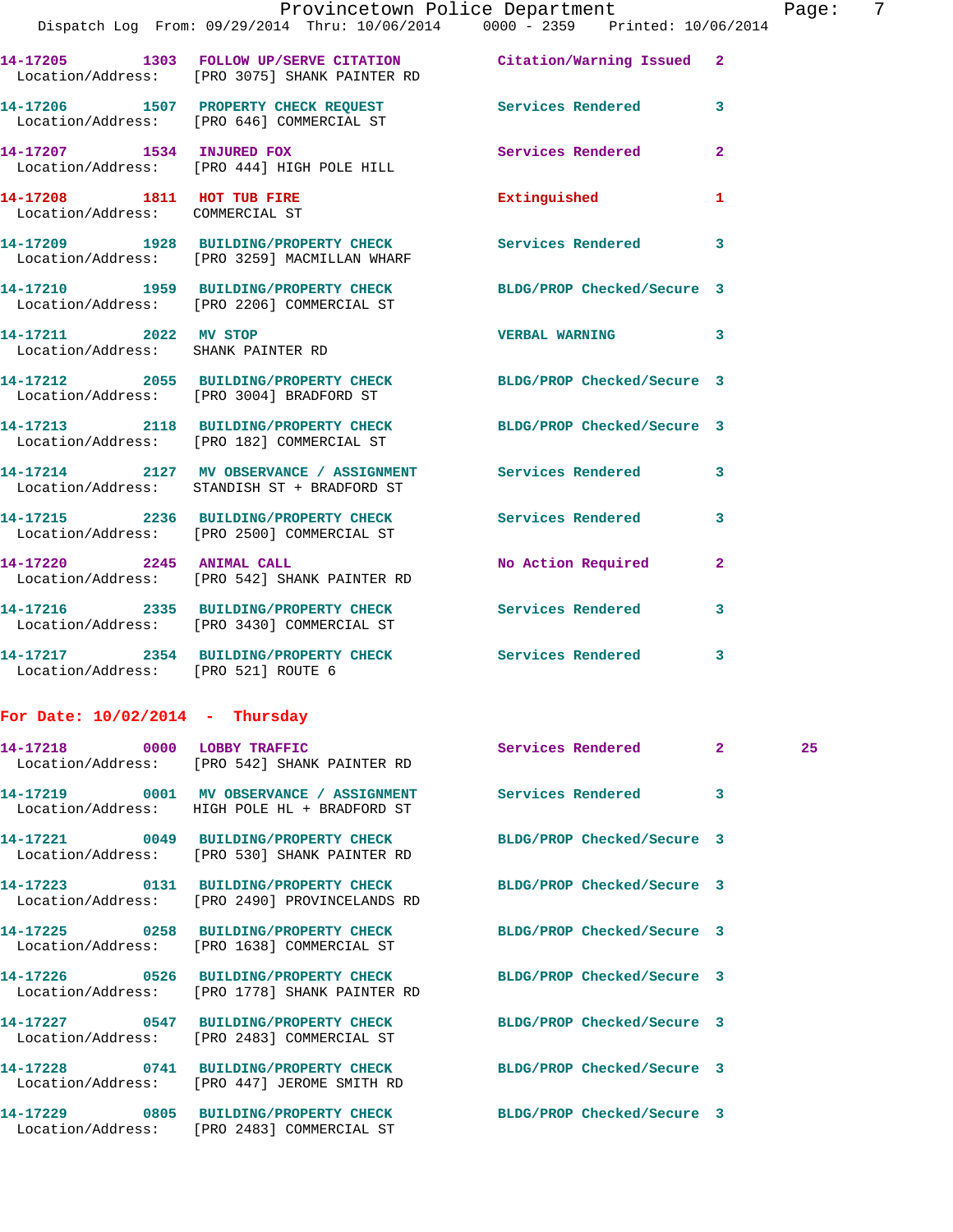Dispatch Log From: 09/29/2014 Thru: 10/06/2014 0000 - 2359 Printed: 10/06/2014

**14-17230 0811 SERVICE CALL/HIGH SCHOOL Services Rendered 3**  Location/Address: [PRO 569] WINSLOW ST **14-17231 0815 ANIMAL CALL/TRAINING No Action Required 2**  Location: WILDLIFE CENTER, W. BARNSTABLE **14-17232 0903 ALARM - GENERAL/UNKOWN CAUSE Services Rendered 1**  Location/Address: [PRO 1650] BRADFORD ST EXT **14-17233 0911 SERVE SUMMONS Could Not Locate 3**  Location/Address: [PRO 1729] NELSON AVE **14-17234 0922 PARKING/STREET SWEEP Vehicle Towed 3**  Location/Address: [PRO 2935] COMMERCIAL ST **14-17235 0933 MV OBSERVANCE / ASSIGNMENT Services Rendered 3**  Location/Address: HOWLAND ST + BRADFORD ST **14-17236 0934 BUILDING/PROPERTY CHECK BLDG/PROP Checked/Secure 3**  Location/Address: [PRO 2206] COMMERCIAL ST **14-17237 1028 ASSIST CITIZEN Services Rendered 3**  Location/Address: [PRO 3947] BRADFORD ST **14-17238 1037 M/V OBSTRUCTING DRIVEWAY Vehicle Towed 3**  Location/Address: [PRO 2596] COMMERCIAL ST **14-17239 1058 PARK, WALK & TALK Services Rendered 2**  Location/Address: [PRO 105] COMMERCIAL ST **14-17240 1102 ANIMAL/POSSUM Services Rendered 2**  Location/Address: [PRO 3392] COMMERCIAL ST **14-17241 1123 BUILDING/PROPERTY CHECK BLDG/PROP Checked/Secure 3**  Location/Address: [PRO 99] COMMERCIAL ST **14-17242 1200 BUILDING/PROPERTY CHECK BLDG/PROP Checked/Secure 3**  Location/Address: [PRO 249] COMMERCIAL ST **14-17243 1217 MV STOP VERBAL WARNING 3**  Location/Address: SHANK PAINTER RD + BRADFORD ST **14-17244 1255 BUILDING/PROPERTY CHECK BLDG/PROP Checked/Secure 3**  Location/Address: [PRO 1952] COMMERCIAL ST **14-17245 1311 ASSIST CITIZEN/SEX REGISTERY Services Rendered 3**  Location/Address: [PRO 542] SHANK PAINTER RD **14-17246 1321 HARASSMENT/ORDER VACATED Services Rendered 2**  Location/Address: [PRO 542] SHANK PAINTER RD **14-17248 1323 FOLLOW UP FOLLOW UP 2**  Location/Address: [PRO 542] SHANK PAINTER RD **14-17249 1356 SUSPICIOUS ACTIVITY/PERSON Unfounded 2**  Location/Address: [PRO 1399] MONTELLO ST **14-17250 1413 MV OBSERVANCE / ASSIGNMENT Services Rendered 3**  Location/Address: [PRO 2513] ROUTE 6 **14-17251 1440 MV VANDALISM Arrest(s) Made 2 1**  Location/Address: COMMERCIAL ST + PEARL ST Refer To Arrest: 14-254-AR **14-17252 1503 COMPLAINT SPOKEN TO 3**  Location/Address: [PRO 175] COMMERCIAL ST

- **14-17253 1609 ANIMAL CALL Services Rendered 2**
- Location/Address: [TRU] MOSES WAY
-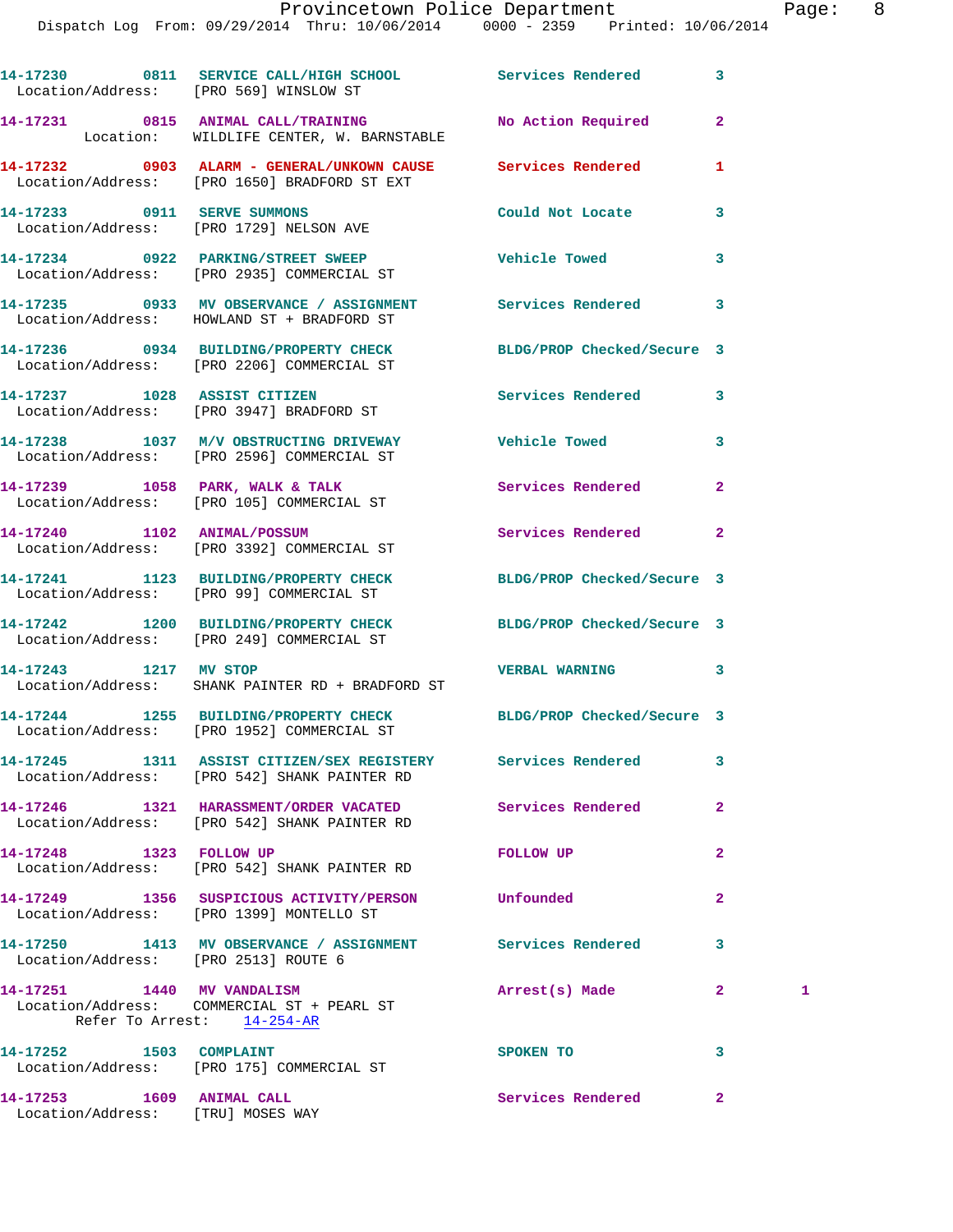|                                      | Provincetown Police Department                                                                                    |                            |              | Page |
|--------------------------------------|-------------------------------------------------------------------------------------------------------------------|----------------------------|--------------|------|
|                                      | Dispatch Log From: 09/29/2014 Thru: 10/06/2014 0000 - 2359 Printed: 10/06/2014                                    |                            |              |      |
|                                      | 14-17254 1706 BUILDING/PROPERTY CHECK BLDG/PROP Checked/Secure 3<br>Location/Address: [PRO 447] JEROME SMITH RD   |                            |              |      |
| Location/Address: [PRO 2] ALDEN ST   | 14-17255 1724 BUILDING/PROPERTY CHECK BLDG/PROP Checked/Secure 3                                                  |                            |              |      |
|                                      | 14-17257 1820 BUILDING/PROPERTY CHECK BLDG/PROP Checked/Secure 3<br>Location/Address: [PRO 519] RACE POINT RD     |                            |              |      |
|                                      | 14-17258 1825 SERVE RESTRAINING ORDER Services Rendered 2<br>Location/Address: NELSON AVE                         |                            |              |      |
|                                      | 14-17259 1826 BUILDING/PROPERTY CHECK BLDG/PROP Checked/Secure 3<br>Location/Address: [PRO 564] BAYBERRY AVE      |                            |              |      |
|                                      | 14-17260 2026 BUILDING/PROPERTY CHECK<br>Location/Address: [PRO 175] COMMERCIAL ST                                | BLDG/PROP Checked/Secure 3 |              |      |
|                                      | 14-17261 2030 PARKING COMPLAINT / GENERAL Citation/Warning Issued 3<br>Location/Address: [PRO 3214] COMMERCIAL ST |                            |              |      |
|                                      | 14-17262 2049 MEDICAL EMERGENCY<br>Location/Address: [PRO 1014] NELSON AVE                                        | Transported to Hospital 1  |              |      |
|                                      | 14-17263 2110 BUILDING/PROPERTY CHECK BLDG/PROP Checked/Secure 3<br>Location/Address: [PRO 530] SHANK PAINTER RD  |                            |              |      |
|                                      | 14-17265 2206 BUILDING/PROPERTY CHECK BLDG/PROP Checked/Secure 3<br>Location/Address: [PRO 3256] COMMERCIAL ST    |                            |              |      |
|                                      | 14-17266 2218 BUILDING/PROPERTY CHECK BLDG/PROP Checked/Secure 3<br>Location/Address: [PRO 2542] COMMERCIAL ST    |                            |              |      |
|                                      | 14-17267 2221 BUILDING/PROPERTY CHECK BLDG/PROP Checked/Secure 3<br>Location/Address: [PRO 182] COMMERCIAL ST     |                            |              |      |
|                                      | 14-17268 2320 BUILDING/PROPERTY CHECK<br>Location/Address: [PRO 2977] COMMERCIAL ST                               | Services Rendered 3        |              |      |
|                                      | 14-17269 2333 BUILDING/PROPERTY CHECK BLDG/PROP Checked/Secure 3<br>Location/Address: [PRO 2543] MACMILLAN WHARF  |                            |              |      |
|                                      | 14-17271  2340 BUILDING/PROPERTY CHECK<br>Location/Address: [PRO 2499] RACE POINT RD                              | BLDG/PROP Checked/Secure 3 |              |      |
| Location/Address: [PRO 2479] ROUTE 6 |                                                                                                                   |                            | 3            |      |
|                                      | 14-17270 2345 BUILDING/PROPERTY CHECK<br>Location/Address: [PRO 2499] RACE POINT RD                               | BLDG/PROP Checked/Secure 3 |              |      |
| For Date: $10/03/2014$ - Friday      |                                                                                                                   |                            |              |      |
|                                      | Location/Address: [PRO 175] COMMERCIAL ST                                                                         | BLDG/PROP Checked/Secure 3 |              |      |
| 14-17275 0035 LOBBY TRAFFIC          | Location/Address: [PRO 542] SHANK PAINTER RD                                                                      | Services Rendered          | $\mathbf{2}$ | 21   |
|                                      | 14-17276 0051 BUILDING/PROPERTY CHECK<br>Location/Address: [PRO 99] COMMERCIAL ST                                 | BLDG/PROP Checked/Secure 3 |              |      |

 Location/Address: [PRO 3430] COMMERCIAL ST **14-17278 0220 BUILDING/PROPERTY CHECK BLDG/PROP Checked/Secure 3**  Location/Address: [PRO 488] MAYFLOWER AVE

**14-17277 0154 BUILDING/PROPERTY CHECK Services Rendered 3** 

**14-17279 0331 BUILDING/PROPERTY CHECK BLDG/PROP Checked/Secure 3**  Location/Address: [PRO 105] COMMERCIAL ST

Page: 9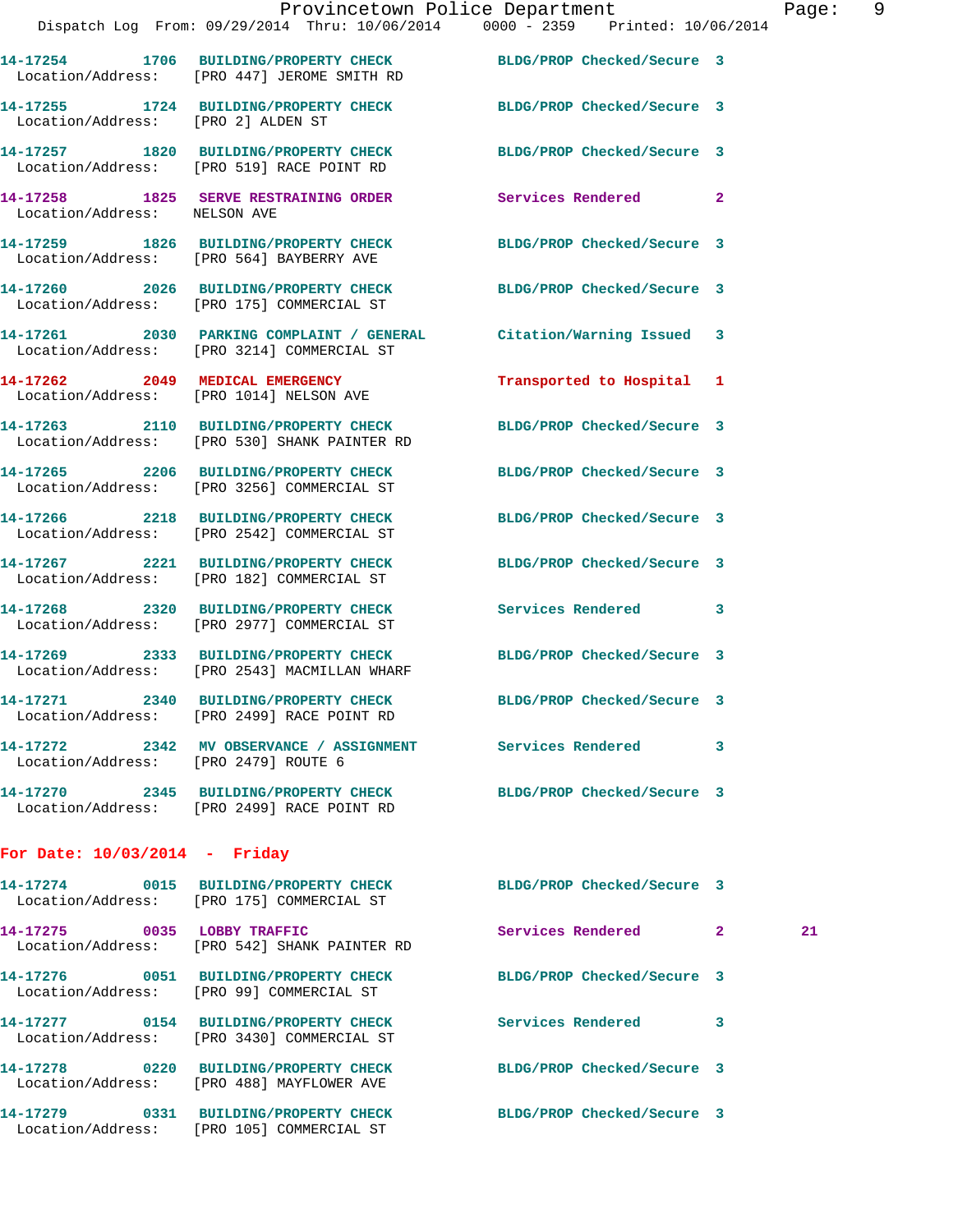|                                                                      | 14-17280 0547 BUILDING/PROPERTY CHECK<br>Location/Address: [PRO 2206] COMMERCIAL ST                              | BLDG/PROP Checked/Secure 3 |                |
|----------------------------------------------------------------------|------------------------------------------------------------------------------------------------------------------|----------------------------|----------------|
|                                                                      | 14-17281 0620 ASSIST AGENCY / DPW<br>Location/Address: RYDER ST + BRADFORD ST                                    | Services Rendered 3        |                |
|                                                                      | 14-17283 0757 BUILDING/PROPERTY CHECK<br>Location/Address: [PRO 1778] SHANK PAINTER RD                           | BLDG/PROP Checked/Secure 3 |                |
| Location/Address: [PRO 569] WINSLOW ST                               | 14-17284 0758 SERVICE CALL/HIGH SCHOOL                                                                           | Services Rendered 3        |                |
| Location/Address: [PRO 3287] ROUTE 6                                 | 14-17285 0759 BUILDING/PROPERTY CHECK                                                                            | BLDG/PROP Checked/Secure 3 |                |
|                                                                      | 14-17286 0801 ANIMAL/FOLLOW UP/BARN Services Rendered 2<br>Location/Address: [PRO 2897] RACE POINT RD            |                            |                |
|                                                                      | 14-17287 0804 BUILDING/PROPERTY CHECK BLDG/PROP Checked/Secure 3<br>Location/Address: [PRO 1646] WINSLOW ST      |                            |                |
|                                                                      | 14-17288 0813 MV OBSERVANCE / ASSIGNMENT Services Rendered<br>Location/Address: RACE POINT RD + SEASHORE PARK DR |                            | 3              |
|                                                                      | 14-17289 0852 PARK, WALK & TALK<br>Location/Address: [PRO 175] COMMERCIAL ST                                     | Services Rendered          | $\overline{2}$ |
|                                                                      | 14-17290 0958 BUILDING/PROPERTY CHECK<br>Location/Address: [PRO 2206] COMMERCIAL ST                              | BLDG/PROP Checked/Secure 3 |                |
| 14-17291 1001 MV STOP                                                | Location/Address: BRADFORD ST + HOWLAND ST                                                                       | <b>VERBAL WARNING</b>      | 3              |
| 14-17292 1011 MV STOP                                                | Location/Address: [PRO 61] BRADFORD ST                                                                           | <b>VERBAL WARNING</b>      | 3              |
| 14-17293 1021 ANIMAL CALL                                            | Location/Address: [PRO 2645] SHANK PAINTER RD                                                                    | Services Rendered          | $\overline{2}$ |
|                                                                      | 14-17294 1034 MV OBSERVANCE / ASSIGNMENT Services Rendered<br>Location/Address: BRADFORD ST + HOWLAND ST         |                            | 3              |
|                                                                      | 14-17295 1111 PARK, WALK & TALK<br>Location/Address: [PRO 105] COMMERCIAL ST                                     | Services Rendered 2        |                |
| 14-17296 1119 ASSIST CITIZEN                                         | Location/Address: [PRO 542] SHANK PAINTER RD                                                                     | SPOKEN TO                  | 3              |
| 14-17297 1128 SERVICE CALL<br>Location/Address: [PRO 1532] CENTER ST |                                                                                                                  | <b>Services Rendered</b>   | 3              |
|                                                                      | 14-17298 1152 SERVICE CALL/PARKING DEPT Services Rendered<br>Location/Address: [PRO 2158] COMMERCIAL ST          |                            | 3              |
| 14-17299 1206 MV STOP<br>Location/Address: [PRO 2479] ROUTE 6        |                                                                                                                  | <b>VERBAL WARNING</b>      | 3              |
|                                                                      | 14-17300 1254 BUILDING/PROPERTY CHECK<br>Location/Address: [PRO 3317] CEMETERY RD                                | BLDG/PROP Checked/Secure 3 |                |
|                                                                      | 14-17301 1255 BUILDING/PROPERTY CHECK<br>Location/Address: [PRO 3318] CEMETERY RD                                | BLDG/PROP Checked/Secure 3 |                |
| 14-17302 1311 ALARM/BURGLER                                          | Location/Address: [PRO 2059] BRADFORD ST                                                                         | Services Rendered 1        |                |
|                                                                      | 14-17303 1332 BUILDING/PROPERTY CHECK                                                                            | BLDG/PROP Checked/Secure 3 |                |
|                                                                      | Location/Address: [PRO 519] RACE POINT RD<br>14-17304 1343 BUILDING/PROPERTY CHECK                               | BLDG/PROP Checked/Secure 3 |                |
|                                                                      |                                                                                                                  |                            |                |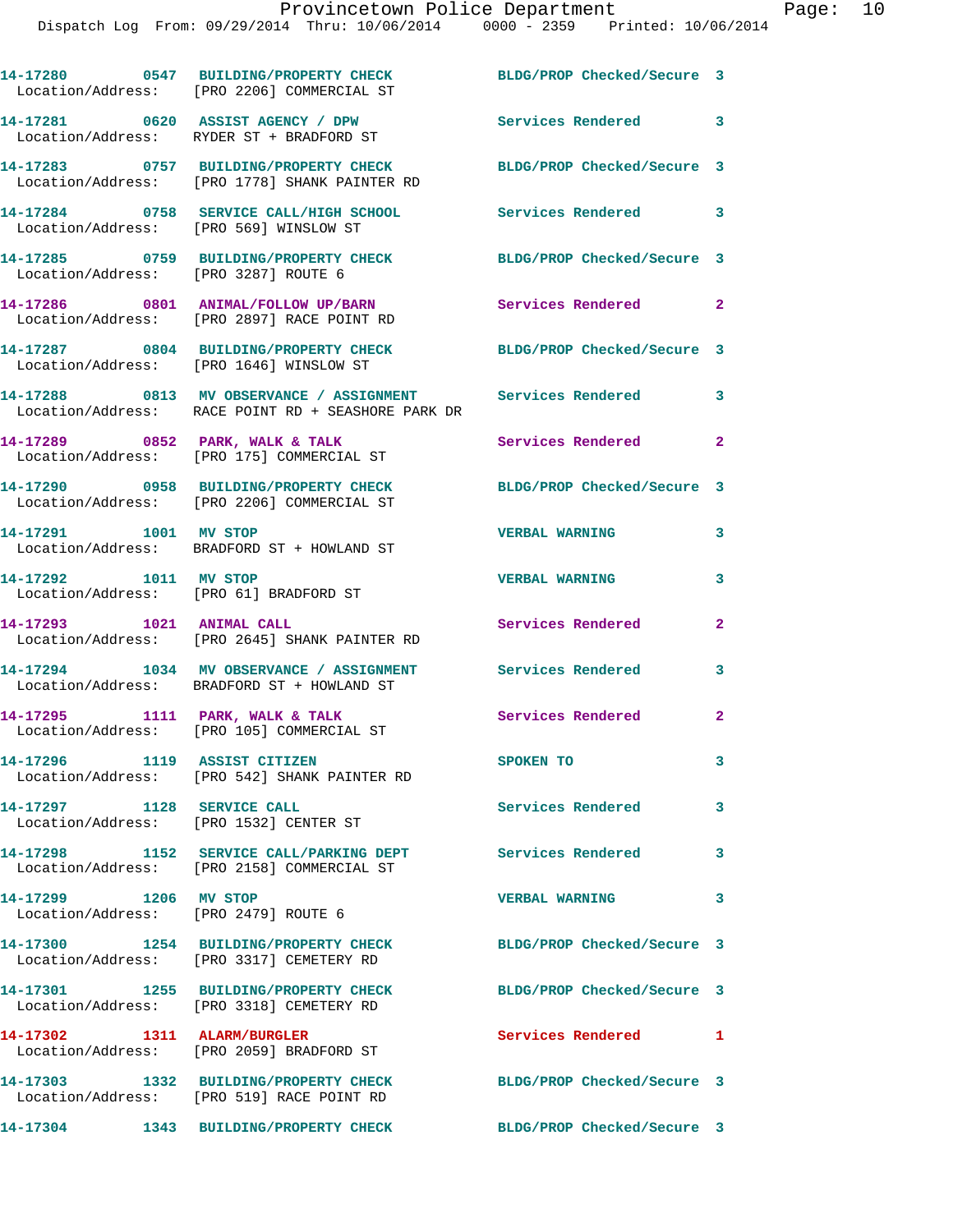|                                      | Provincetown Police Department The Page: 11                                                                      |                             |                |    |  |
|--------------------------------------|------------------------------------------------------------------------------------------------------------------|-----------------------------|----------------|----|--|
|                                      | Dispatch Log From: 09/29/2014 Thru: 10/06/2014 0000 - 2359 Printed: 10/06/2014                                   |                             |                |    |  |
| Location/Address: [PRO 571] ALDEN ST |                                                                                                                  |                             |                |    |  |
|                                      | 14-17305 1347 PARK, WALK & TALK 6 Services Rendered 2<br>Location/Address: [PRO 526] RYDER ST EXT                |                             |                |    |  |
|                                      | 14-17306 1417 BUILDING/PROPERTY CHECK BLDG/PROP Checked/Secure 3<br>Location/Address: [PRO 2481] TREMONT ST      |                             |                |    |  |
|                                      | 14-17307 1421 BUILDING/PROPERTY CHECK BLDG/PROP Checked/Secure 3<br>Location/Address: [PRO 2500] COMMERCIAL ST   |                             |                |    |  |
|                                      | 14-17308 1441 MV HIT & RUN<br>Location/Address: [PRO 3259] MACMILLAN WHARF                                       | Services Rendered 2         |                |    |  |
|                                      | 14-17309 1646 BUILDING/PROPERTY CHECK BLDG/PROP Checked/Secure 3<br>Location/Address: [PRO 447] JEROME SMITH RD  |                             |                |    |  |
|                                      | 14-17310 1718 MV SPEED COMPLAINT<br>Location/Address: [PRO 823] COMMERCIAL ST                                    | SPOKEN TO AND THE SPOKEN TO | $\mathbf{2}$   |    |  |
|                                      | 14-17311 1728 BY-LAW VIOLATIION/TENT Could Not Locate<br>Location/Address: [PRO 545] SHANK PAINTER RD            |                             | $\overline{2}$ |    |  |
|                                      | 14-17313 1850 BUILDING/PROPERTY CHECK BLDG/PROP Checked/Secure 3<br>Location/Address: [PRO 182] COMMERCIAL ST    |                             |                |    |  |
|                                      | 14-17314 1909 BUILDING/PROPERTY CHECK BLDG/PROP Checked/Secure 3<br>Location/Address: [PRO 175] COMMERCIAL ST    |                             |                |    |  |
|                                      | 14-17315 1930 NOISE COMPLAINT<br>Location/Address: [PRO 420] COTTAGE ST                                          | Could Not Locate            | 3              |    |  |
|                                      | 14-17316 1953 SUSPICIOUS ACTIVITY Unfounded<br>Location/Address: [PRO 3947] BRADFORD ST                          |                             | $\mathbf{2}$   |    |  |
|                                      | 14-17317 1955 SERVICE CALL<br>Location/Address: [PRO 437] FREEMAN ST                                             | Services Rendered           | 3              |    |  |
|                                      | 14-17318 2002 STROBE FLASHING<br>Location/Address: [PRO 2544] COMMERCIAL ST                                      | Services Rendered 3         |                |    |  |
|                                      | 14-17320 2156 BUILDING/PROPERTY CHECK BLDG/PROP Checked/Secure 3<br>Location/Address: [PRO 530] SHANK PAINTER RD |                             |                |    |  |
|                                      | 14-17321 2222 NOISE COMPLAINT<br>Location/Address: [PRO 1250] SEASHORE PARK DR                                   | SPOKEN TO                   | 3              |    |  |
|                                      | 14-17322 2359 BUILDING/PROPERTY CHECK Services Rendered<br>Location/Address: [PRO 444] HIGH POLE HILL            |                             | 3              |    |  |
| For Date: $10/04/2014$ - Saturday    |                                                                                                                  |                             |                |    |  |
|                                      | 14-17324 0006 LOBBY TRAFFIC<br>Location/Address: [PRO 542] SHANK PAINTER RD                                      | Services Rendered 2         |                | 19 |  |
|                                      | 14-17325 0009 ASSIST CITIZEN<br>Location/Address: [PRO 2539] RYDER ST EXT                                        | No Action Required          | 3              |    |  |
|                                      | 14-17327 0145 BUILDING/PROPERTY CHECK<br>Location/Address: [PRO 2483] COMMERCIAL ST                              | <b>Services Rendered</b>    | 3              |    |  |
|                                      | 14-17329 0347 ALARM - ELEVATOR<br>Location/Address: [PRO 105] COMMERCIAL ST                                      | No Action Required 1        |                |    |  |
|                                      | 14-17330 0534 BUILDING/PROPERTY CHECK<br>Location/Address: [PRO 2898] JEROME SMITH RD                            | BLDG/PROP Checked/Secure 3  |                |    |  |
|                                      | 14-17331 0605 FOUND SAMSUNG CELL PHONE<br>Location/Address: [PRO 542] SHANK PAINTER RD                           | No Action Required          | 3              |    |  |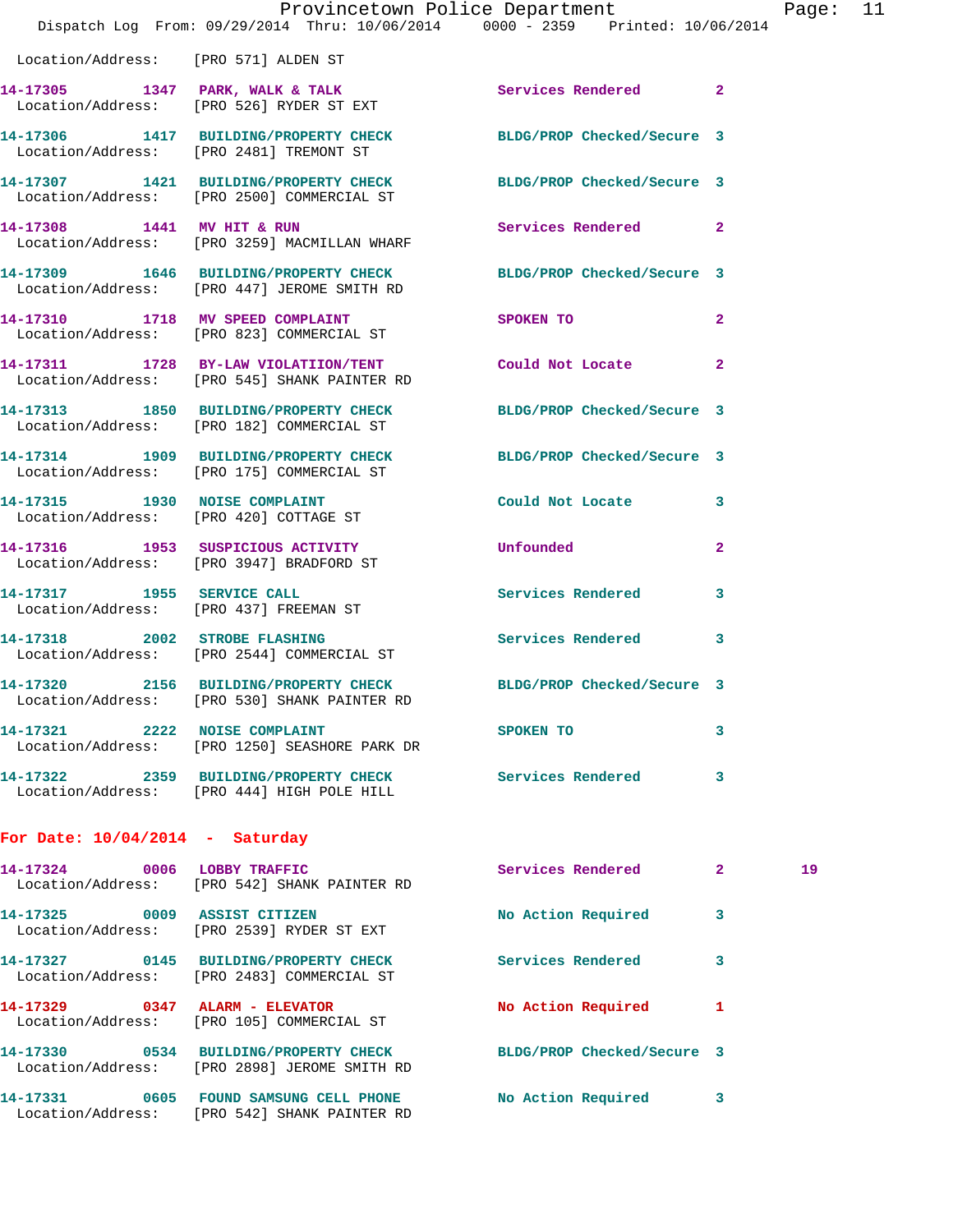|                                       |                                                                                                                               | Provincetown Police Department<br>Dispatch Log From: 09/29/2014 Thru: 10/06/2014 0000 - 2359 Printed: 10/06/2014 | Page: 12       |
|---------------------------------------|-------------------------------------------------------------------------------------------------------------------------------|------------------------------------------------------------------------------------------------------------------|----------------|
|                                       | 14-17332 0748 LOST/FOUND PROPERTY Services Rendered 3<br>Location/Address: [PRO 75] CAPTAIN BERTIES WAY                       |                                                                                                                  |                |
|                                       | 14-17334 0750 PARK, WALK & TALK Services Rendered 2<br>Location/Address: [PRO 433] RYDER ST EXT                               |                                                                                                                  |                |
|                                       | 14-17333 0831 MEDICAL/LIFT ASSIST                 Services Rendered         1<br>Location/Address:     [PRO 706] BAYBERRY AVE |                                                                                                                  |                |
|                                       | 14-17335 0834 SERVICE CALL/STAFF AT SCHOOL Services Rendered 3<br>Location/Address: [PRO 569] WINSLOW ST                      |                                                                                                                  |                |
| Location/Address: [PRO 2] ALDEN ST    | 14-17336 0854 BUILDING/PROPERTY CHECK BLDG/PROP Checked/Secure 3                                                              |                                                                                                                  |                |
| Location/Address: [PRO 2513] ROUTE 6  | 14-17337 0859 MV OBSERVANCE / ASSIGNMENT Services Rendered 3                                                                  |                                                                                                                  |                |
|                                       | 14-17339 1049 BUILDING/PROPERTY CHECK BLDG/PROP Checked/Secure 3<br>Location/Address: [PRO 447] JEROME SMITH RD               |                                                                                                                  |                |
|                                       | 14-17340 1049 MV STOP<br>Location/Address: [PRO 447] JEROME SMITH RD                                                          | VERBAL WARNING 3                                                                                                 |                |
|                                       | 14-17341 1129 ASSIST CITIZEN/WELL BEING CHEC Services Rendered 3<br>Location/Address: [PRO 1346] COMMERCIAL ST                |                                                                                                                  |                |
|                                       | 14-17342 1136 ASSIST CITIZEN<br>Location/Address: [PRO 60] BRADFORD ST                                                        | SPOKEN TO AND THE SPOKEN TO<br>$\mathbf{3}$                                                                      |                |
|                                       | 14-17343 1157 LOST SEAMEN'S ENVELOPE 5ervices Rendered 3<br>Location/Address: [PRO 542] SHANK PAINTER RD                      |                                                                                                                  |                |
|                                       | 14-17345 1248 BUILDING/PROPERTY CHECK BLDG/PROP Checked/Secure 3<br>Location/Address: [PRO 519] RACE POINT RD                 |                                                                                                                  |                |
|                                       | 14-17346 1325 KEEP THE PEACE<br>Location/Address: [PRO 3633] COMMERCIAL ST                                                    | Peace Restored<br>$\mathbf{2}$                                                                                   |                |
|                                       | 14-17347 1415 ALARM - FIRE/ACE HARDWARE Services Rendered 1<br>Location/Address: [PRO 606] CONWELL ST                         |                                                                                                                  |                |
|                                       | 14-17348 1458 FALL/TRANSPORT<br>Location/Address: [PRO 2251] COMMERCIAL ST                                                    | Transported to Hospital 1                                                                                        |                |
|                                       | 14-17349 1503 ABANDONED 911 CALL<br>Location/Address: [PRO 63] BRADFORD ST EXT                                                | No Action Required 1                                                                                             |                |
|                                       | 14-17350 1528 BUILDING/PROPERTY CHECK Services Rendered 3<br>Location/Address: [PRO 2483] COMMERCIAL ST                       |                                                                                                                  |                |
|                                       | 14-17351 1544 AT SCHOOL<br>Location/Address: [PRO 569] WINSLOW ST                                                             | No Action Required 3                                                                                             | $\overline{a}$ |
|                                       | 14-17352 1548 TRIP AND FALL/FIRST AID PATIENT REFUSAL<br>Location/Address: [PRO 2832] COMMERCIAL ST                           | 1                                                                                                                |                |
|                                       | 14-17353 1557 MV OBSERVANCE / ASSIGNMENT<br>Location/Address: HIGH POLE HL + BRADFORD ST                                      | <b>Services Rendered</b><br>3                                                                                    |                |
| 14-17354 1606 FOOT INJURY/POV         | Location/Address: [PRO 1248] CREEK RD                                                                                         | Taken/Referred to Other 1                                                                                        |                |
|                                       | 14-17355 1631 ALARM - GENERAL<br>Location/Address: [PRO 3141] COMMERCIAL ST                                                   | Services Rendered<br>$\mathbf{1}$                                                                                |                |
| Location/Address: [PRO 3222] ALDEN ST | 14-17356 1740 KNEE INJURY/TRANSPORT                                                                                           | Transported to Hospital 1                                                                                        |                |
|                                       | 14-17357 1823 911 DISPATCH REBOOT 5ervices Rendered 3                                                                         |                                                                                                                  |                |

Location/Address: [PRO 542] SHANK PAINTER RD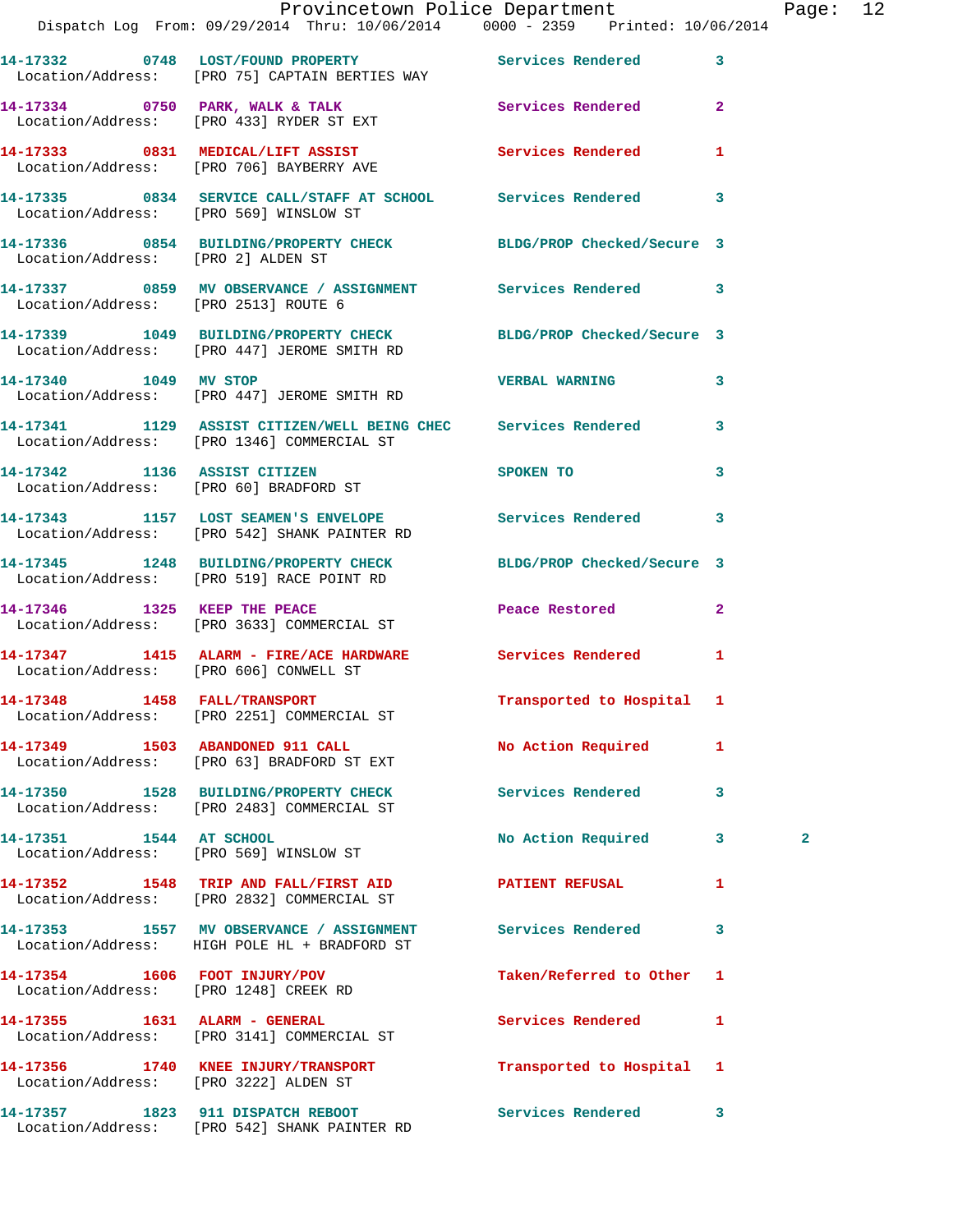|                                                                           | 14-17358 1833 BUILDING/PROPERTY CHECK BLDG/PROP Checked/Secure 3<br>Location/Address: [PRO 2206] COMMERCIAL ST |                          |                |
|---------------------------------------------------------------------------|----------------------------------------------------------------------------------------------------------------|--------------------------|----------------|
|                                                                           | Location/Address: [PRO 444] HIGH POLE HILL                                                                     |                          | $\mathbf{3}$   |
|                                                                           | 14-17360 1909 PARK, WALK & TALK<br>Location/Address: [PRO 2500] COMMERCIAL ST                                  | Services Rendered        | $\overline{2}$ |
| 14-17361 1941 REASSURANCE CHECK<br>Location/Address: [PRO 46] BRADFORD ST |                                                                                                                | Unfounded                | $\overline{3}$ |
| 14-17362 2041 911 HANG-UP CALL<br>Location/Address: [PRO 3222] ALDEN ST   |                                                                                                                | Could Not Locate         | $\mathbf{1}$   |
| 14-17363 2050 LOOSE DOG/LOCATED<br>Location/Address: [PRO 429] DYER ST    |                                                                                                                | Services Rendered        | $\overline{2}$ |
| 14-17364 2117 BIKE ACCIDENT                                               | Location/Address: [PRO 146] COMMERCIAL ST                                                                      | <b>Services Rendered</b> | $\overline{2}$ |
|                                                                           | 14-17365 2137 PARK, WALK & TALK<br>Location: [PRO 3431] LOPES SOUARE                                           | <b>Services Rendered</b> | $\overline{2}$ |
|                                                                           | 14-17366 2313 MV ACCIDENT<br>Location/Address: [PRO 106] COMMERCIAL ST                                         | <b>Services Rendered</b> | $\mathbf{1}$   |
|                                                                           | 14-17367 2337 SUSPICIOUS PHONE CALL<br>Location/Address: [PRO 3040] OLD ANN PAGE WAY                           | <b>Services Rendered</b> | $\overline{2}$ |

## **For Date: 10/05/2014 - Sunday**

|                                                          | 14-17369 0023 LOBBY TRAFFIC<br>Location/Address: [PRO 542] SHANK PAINTER RD                                      | Services Rendered     | $2^{\circ}$             | 6 |
|----------------------------------------------------------|------------------------------------------------------------------------------------------------------------------|-----------------------|-------------------------|---|
|                                                          | 14-17370 0033 BUILDING/PROPERTY CHECK BLDG/PROP Checked/Secure 3<br>Location/Address: [PRO 175] COMMERCIAL ST    |                       |                         |   |
|                                                          | 14-17371 0106 BUILDING/PROPERTY CHECK BLDG/PROP Checked/Secure 3<br>Location/Address: [PRO 545] SHANK PAINTER RD |                       |                         |   |
|                                                          | Location/Address: [PRO 2489] BRADFORD ST                                                                         |                       |                         |   |
| Location/Address: [PRO 3287] ROUTE 6                     | 14-17373 0223 BUILDING/PROPERTY CHECK BLDG/PROP Checked/Secure 3                                                 |                       |                         |   |
| 14-17375 0533 FOLLOW UP<br>Location/Address: FRITZ'S WAY |                                                                                                                  | No Action Required    | $\overline{2}$          |   |
|                                                          | Location/Address: [PRO 2548] HOWLAND ST                                                                          | SPOKEN TO             | $\overline{2}$          |   |
|                                                          | 14-17377 0716 PARK, WALK & TALK 1999 Services Rendered<br>Location/Address: [PRO 3430] COMMERCIAL ST             |                       | $\overline{2}$          |   |
|                                                          | 14-17378 0804 MV OBSERVANCE / ASSIGNMENT Services Rendered<br>Location/Address: [PRO 3737] BRADFORD ST           |                       | $\overline{\mathbf{3}}$ |   |
| 14-17379 0829 MV STOP                                    | Location/Address: [PRO 393] COMMERCIAL ST                                                                        | <b>VERBAL WARNING</b> | 3                       |   |
|                                                          | 14-17380 0840 BY-LAW VIOLATION<br>Location/Address: [PRO 2483] COMMERCIAL ST                                     | <b>VERBAL WARNING</b> | $\overline{2}$          |   |
|                                                          | 14-17382 0859 ASSIST AGENCY / MUTUAL AID Services Rendered<br>Location/Address: [PRO 2206] COMMERCIAL ST         |                       | $\overline{3}$          |   |
|                                                          | 14-17383 1015 PARK, WALK & TALK                                                                                  | Services Rendered     | $\mathbf{2}$            |   |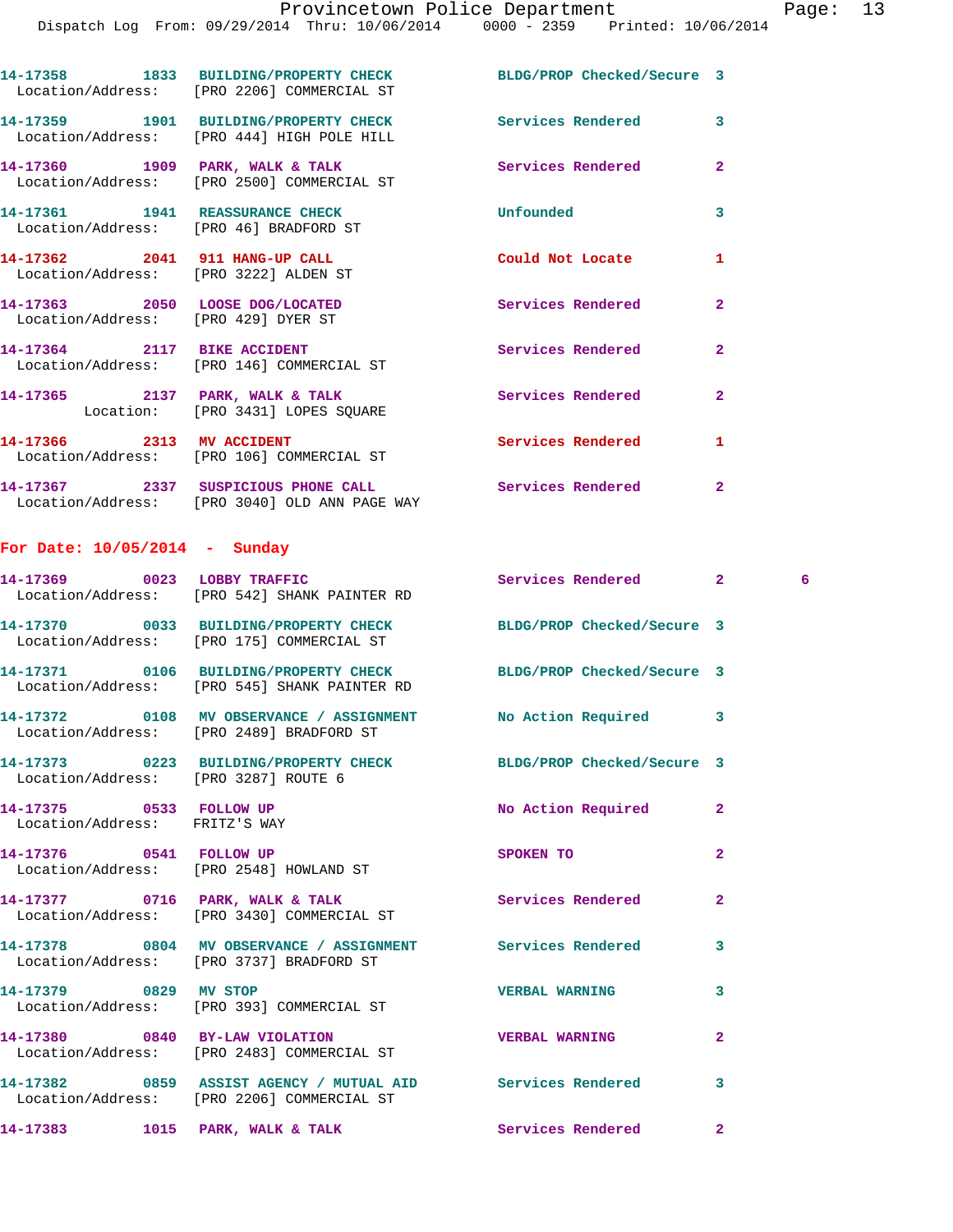|                                    | Provincetown Police Department                                                                                     |                            |              | Page: 14 |  |
|------------------------------------|--------------------------------------------------------------------------------------------------------------------|----------------------------|--------------|----------|--|
|                                    | Dispatch Log From: 09/29/2014 Thru: 10/06/2014 0000 - 2359 Printed: 10/06/2014                                     |                            |              |          |  |
|                                    | Location/Address: [PRO 186] COMMERCIAL ST                                                                          |                            |              |          |  |
|                                    | 14-17384 1116 LOST RINGS<br>Location/Address: [PRO 105] COMMERCIAL ST                                              | Services Rendered 3        |              |          |  |
|                                    | 14-17385 1159 LOST WALLET Services Rendered 3<br>Location/Address: [PRO 3236] COMMERCIAL ST                        |                            |              |          |  |
|                                    | 14-17386 1251 ASSIST AGENCY / MUTUAL AID Services Rendered 3<br>Location/Address: [TRU] VINYARD                    |                            |              |          |  |
|                                    | 14-17387 1355 MEDICAL EMERGENCY PATIENT REFUSAL<br>Location/Address: [PRO 245] COMMERCIAL ST                       |                            | $\mathbf{1}$ |          |  |
|                                    | 14-17388 1356 ALARM - GENERAL<br>Location/Address: [PRO 1671] MASONIC PL                                           | SPOKEN TO                  | 1            |          |  |
|                                    | 14-17389 1524 BUILDING/PROPERTY CHECK Services Rendered 3<br>Location/Address: [PRO 3430] COMMERCIAL ST            |                            |              |          |  |
| Location/Address: SHANK PAINTER RD | 14-17390 1550 MV OBSERVANCE / ASSIGNMENT Services Rendered 3                                                       |                            |              |          |  |
|                                    | 14-17391 1635 ANIMAL CALL<br>Location/Address: [PRO 526] RYDER ST EXT                                              | No Action Required 2       |              |          |  |
|                                    | 14-17392 1701 FOUND KEYS<br>Location/Address: [PRO 2994] COMMERCIAL ST                                             | Services Rendered 3        |              |          |  |
|                                    | 14-17393 1723 PARK, WALK & TALK Services Rendered 2<br>Location/Address: [PRO 175] COMMERCIAL ST                   |                            |              |          |  |
| 14-17400 1734 AT SCHOOL            | Location/Address: [PRO 569] WINSLOW ST                                                                             | Services Rendered 3        |              |          |  |
|                                    | 14-17394 1758 ASSIST CITIZEN<br>Location/Address: [PRO 105] COMMERCIAL ST                                          | Services Rendered 3        |              |          |  |
|                                    | 14-17396 1852 MV OBSERVANCE / ASSIGNMENT Citation/Warning Issued 3<br>Location/Address: HIGH POLE HL + BRADFORD ST |                            |              |          |  |
|                                    | 14-17395 1857 BUILDING/PROPERTY CHECK BLDG/PROP Checked/Secure 3<br>Location/Address: [PRO 519] RACE POINT RD      |                            |              |          |  |
|                                    | 14-17397 1921 VERBAL HEADLIGHTS<br>Location/Address: [PRO 3004] BRADFORD ST                                        | <b>VERBAL WARNING</b>      | 3            |          |  |
|                                    | 14-17398 2025 BUILDING/PROPERTY CHECK BLDG/PROP Checked/Secure 3<br>Location/Address: [PRO 2206] COMMERCIAL ST     |                            |              |          |  |
|                                    | 14-17399 2028 MEDICAL EMERGENCY<br>Location/Address: [PRO 1336] COMMERCIAL ST                                      | Services Rendered          | $\mathbf{1}$ |          |  |
|                                    | 14-17401 2138 VERBAL/1-WAY<br>Location/Address: [PRO 2577] BRADFORD ST                                             | <b>VERBAL WARNING</b>      | 3            | 1        |  |
|                                    | 14-17402 2152 VERBAL HEADLIGHTS<br>Location/Address: [PRO 3004] BRADFORD ST                                        | <b>VERBAL WARNING</b>      | 3            |          |  |
|                                    | 14-17403 2153 BUILDING/PROPERTY CHECK<br>Location/Address: [PRO 75] CAPTAIN BERTIE RD                              | <b>Services Rendered</b>   | 3            |          |  |
|                                    | 14-17404 2346 BUILDING/PROPERTY CHECK BLDG/PROP Checked/Secure 3<br>Location/Address: [PRO 1638] COMMERCIAL ST     |                            |              |          |  |
|                                    | 14-17405 2358 BUILDING/PROPERTY CHECK<br>Location/Address: [PRO 530] SHANK PAINTER RD                              | BLDG/PROP Checked/Secure 3 |              |          |  |

**For Date: 10/06/2014 - Monday**